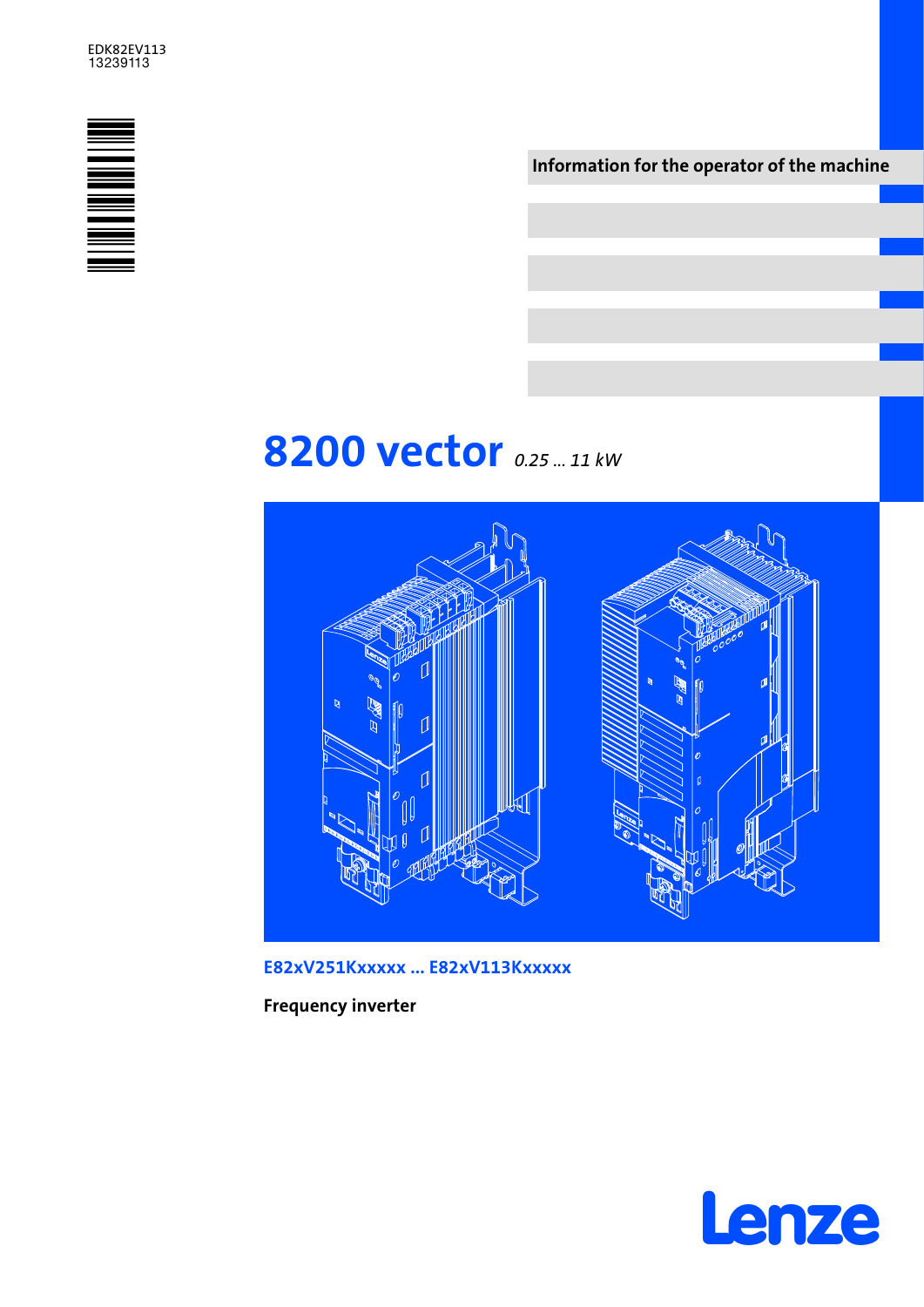## This documentation is valid for ...

... 8200 vector frequency inverters as of nameplate data:

|                      |                                          | $\textcircled{\scriptsize{1}}$ |  |  |  |  | $\circledcirc$ | $\circledS$                 | Nameplate |  |                              |
|----------------------|------------------------------------------|--------------------------------|--|--|--|--|----------------|-----------------------------|-----------|--|------------------------------|
|                      |                                          |                                |  |  |  |  |                | E82 x V xxx K x C xxx 3x 3x |           |  |                              |
|                      | <b>Product series</b>                    |                                |  |  |  |  |                |                             |           |  |                              |
|                      | 8200 vector                              |                                |  |  |  |  |                |                             |           |  | ersion:<br>P                 |
|                      |                                          |                                |  |  |  |  |                |                             |           |  | er.-No:                      |
| <b>Type</b><br>$E =$ | built-in unit                            |                                |  |  |  |  |                |                             |           |  | $\Box$ CE<br>Made in Germany |
| $C =$                | built-in unit in "cold plate" technique  |                                |  |  |  |  |                |                             |           |  | Type:                        |
| $D =$                | built-in unit in push-through technique  |                                |  |  |  |  |                |                             |           |  |                              |
|                      |                                          |                                |  |  |  |  |                |                             |           |  |                              |
| Design               |                                          |                                |  |  |  |  |                |                             |           |  |                              |
| $V =$                | vector-controlled frequency inverter     |                                |  |  |  |  |                |                             |           |  |                              |
|                      |                                          |                                |  |  |  |  |                |                             |           |  |                              |
|                      | Rated power [W]                          |                                |  |  |  |  |                |                             |           |  |                              |
| e.g.                 | $152 = 15 \times 10^2$ W = 1.5 kW        |                                |  |  |  |  |                |                             |           |  |                              |
|                      | 113 = $11 \times 10^3$ W = 11 kW         |                                |  |  |  |  |                |                             |           |  |                              |
|                      |                                          |                                |  |  |  |  |                |                             |           |  |                              |
|                      |                                          |                                |  |  |  |  |                |                             |           |  |                              |
| Voltage class        |                                          |                                |  |  |  |  |                |                             |           |  |                              |
| $2 =$                | 230V                                     |                                |  |  |  |  |                |                             |           |  |                              |
| $4 =$                | 400 V / 500 V                            |                                |  |  |  |  |                |                             |           |  |                              |
|                      |                                          |                                |  |  |  |  |                |                             |           |  |                              |
|                      | <b>Drive generation</b>                  |                                |  |  |  |  |                |                             |           |  |                              |
| <b>Type</b>          |                                          |                                |  |  |  |  |                |                             |           |  |                              |
|                      | 0xx = EMC filter integrated              |                                |  |  |  |  |                |                             |           |  |                              |
|                      | 2xx = without EMC filter                 |                                |  |  |  |  |                |                             |           |  |                              |
|                      | x0x = without "safe standstill" function |                                |  |  |  |  |                |                             |           |  |                              |
|                      | $x4x =$ with "safe standstill" function  |                                |  |  |  |  |                |                             |           |  |                              |
|                      | $xx0 = not coated$                       |                                |  |  |  |  |                |                             |           |  |                              |
|                      | $xx1 = \c{c}$                            |                                |  |  |  |  |                |                             |           |  |                              |
|                      |                                          |                                |  |  |  |  |                |                             |           |  |                              |
|                      | <b>Hardware version</b>                  |                                |  |  |  |  |                |                             |           |  |                              |
|                      | Software version                         |                                |  |  |  |  |                |                             |           |  |                              |
|                      |                                          |                                |  |  |  |  |                |                             |           |  |                              |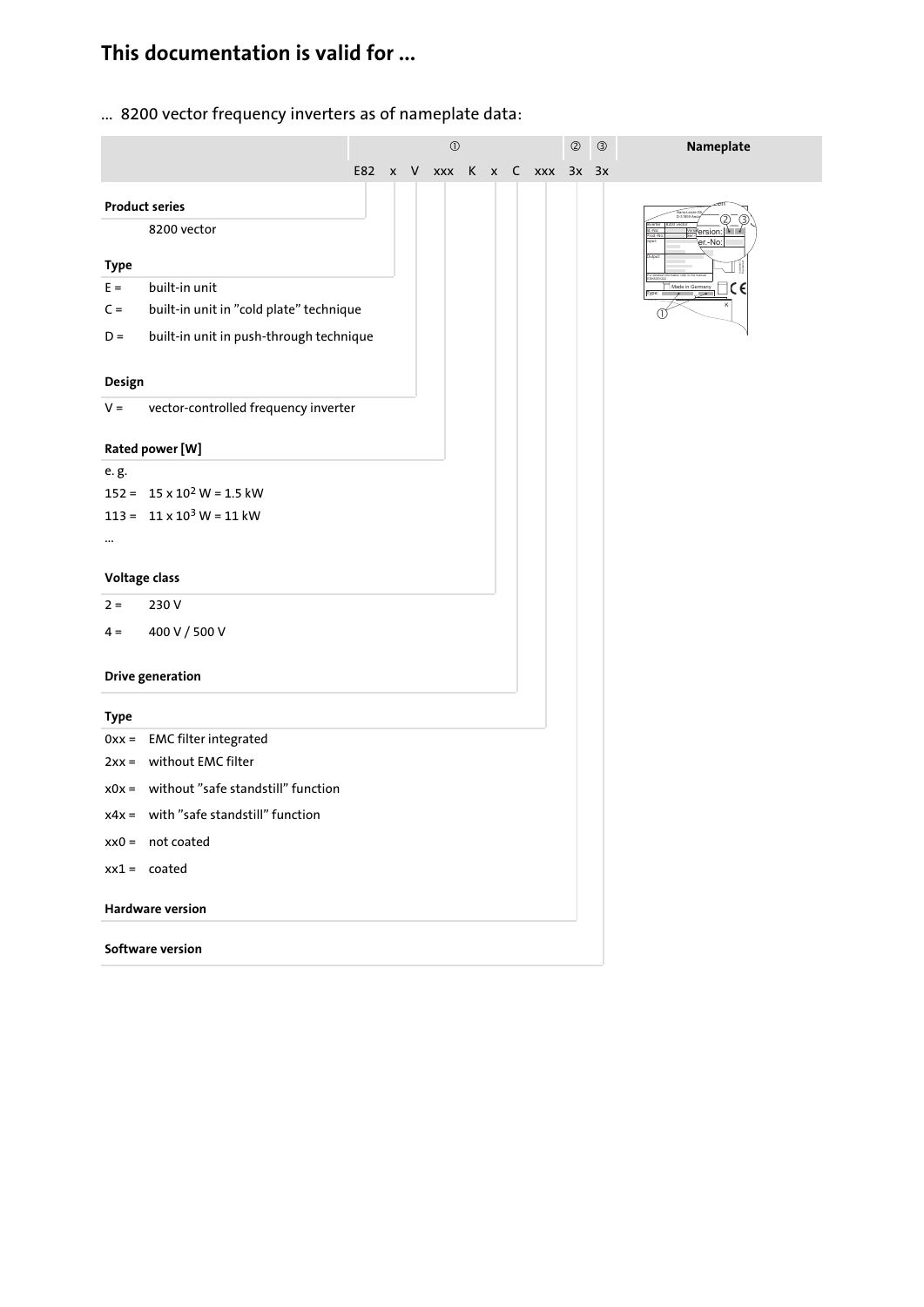### Note!

This documentation contains all the information required by the machine operator to run the drive controllers of the 8200 vector series installed in your machine/system.

You may make further use of the information contained in this documentation without asking Lenze for permission if you do not change the contents.



Current documentation and software updates concerning Lenze products can be found on the Internet in the "Services & Downloads" area under http://www.Lenze.com

© 2008 Lenze Drive Systems GmbH, Hans−Lenze−Straße 1, D−31855 Aerzen

We have compiled all information in this documentation with great care und have checked it with regard to compliance with the hardware and software described. Nevertheless, we cannot entirely exclude deviations. We do not accept legal responsibility or liability for damage possibly resulting therefrom. We will include necessary amendments in the subsequent editions.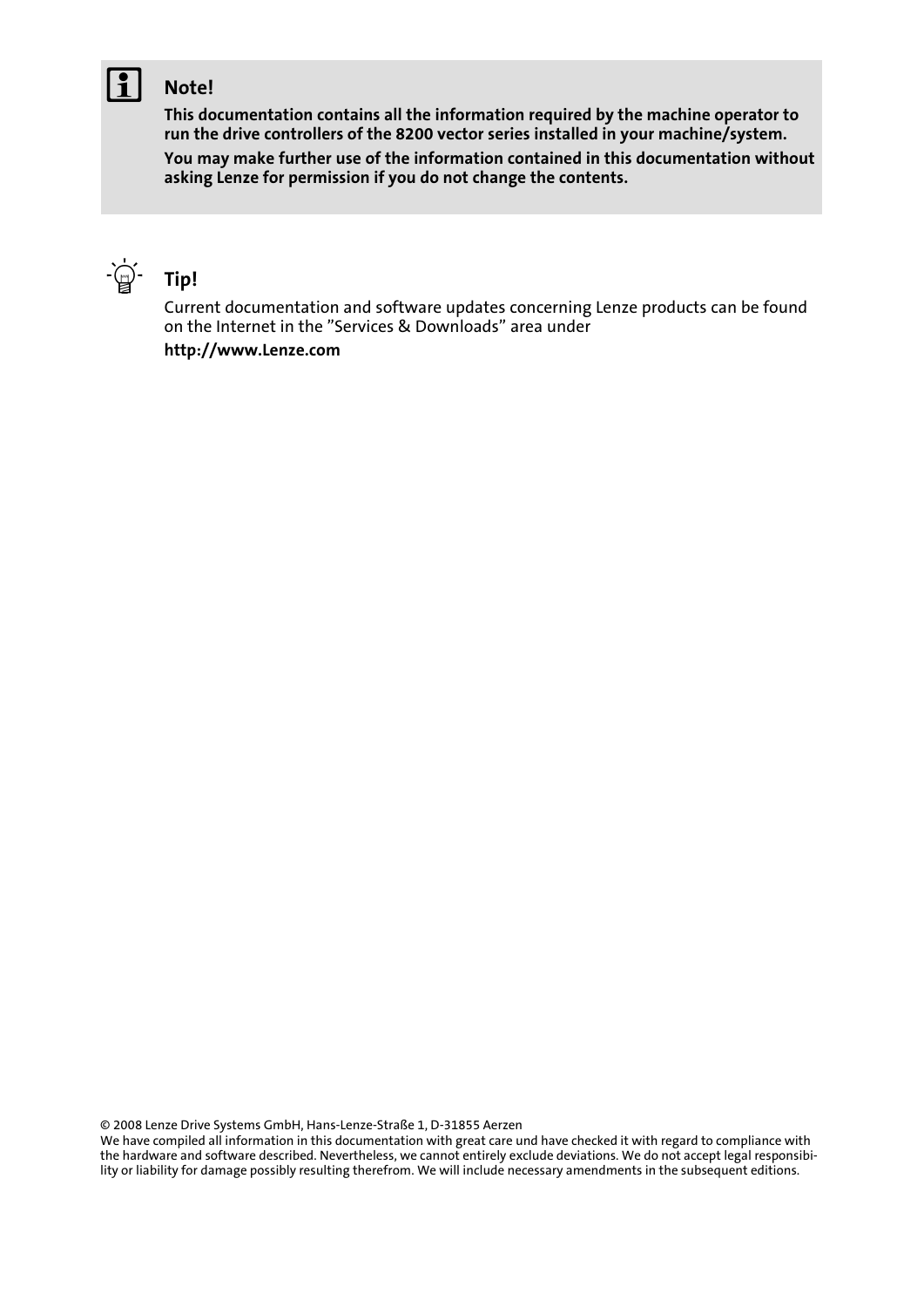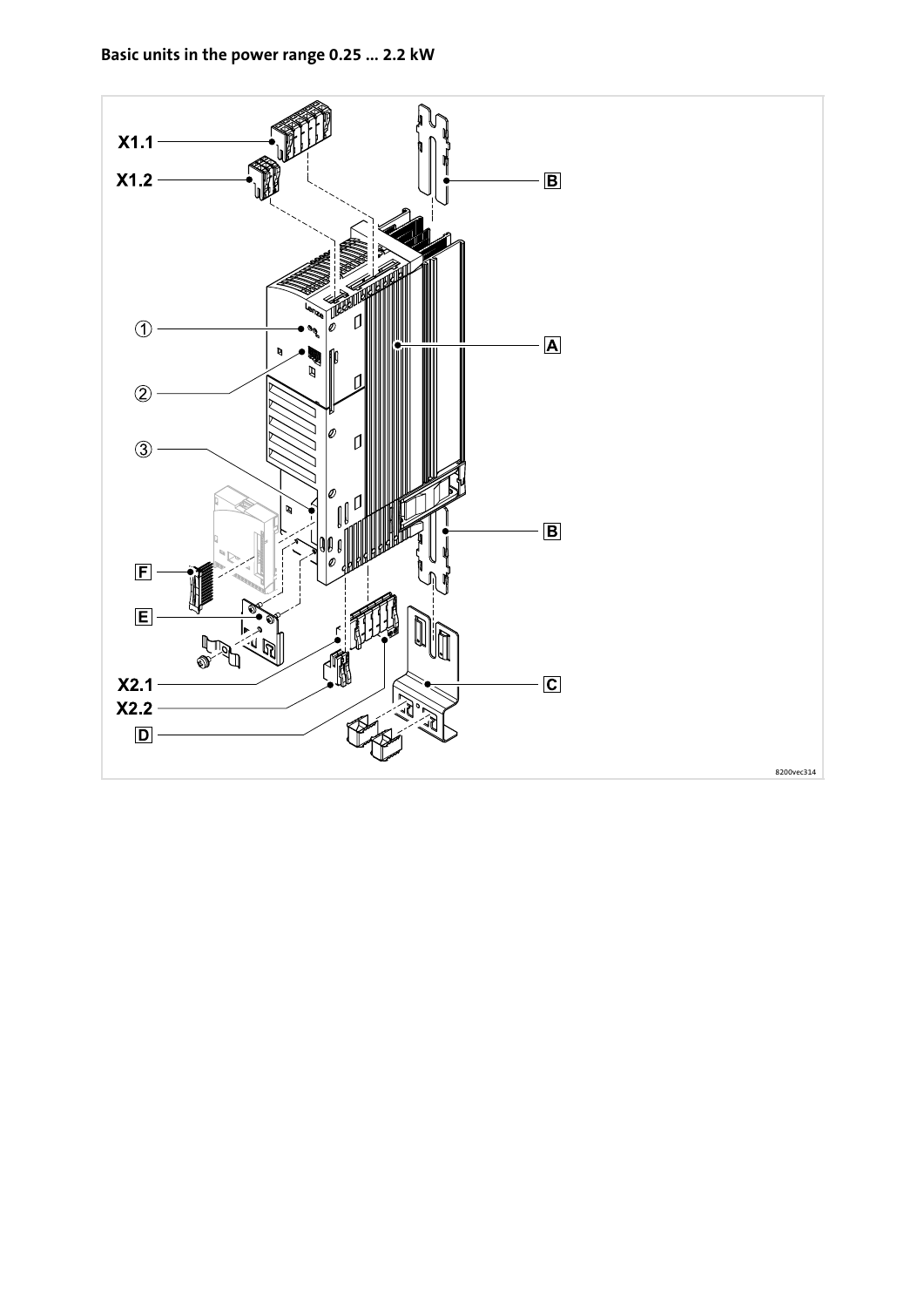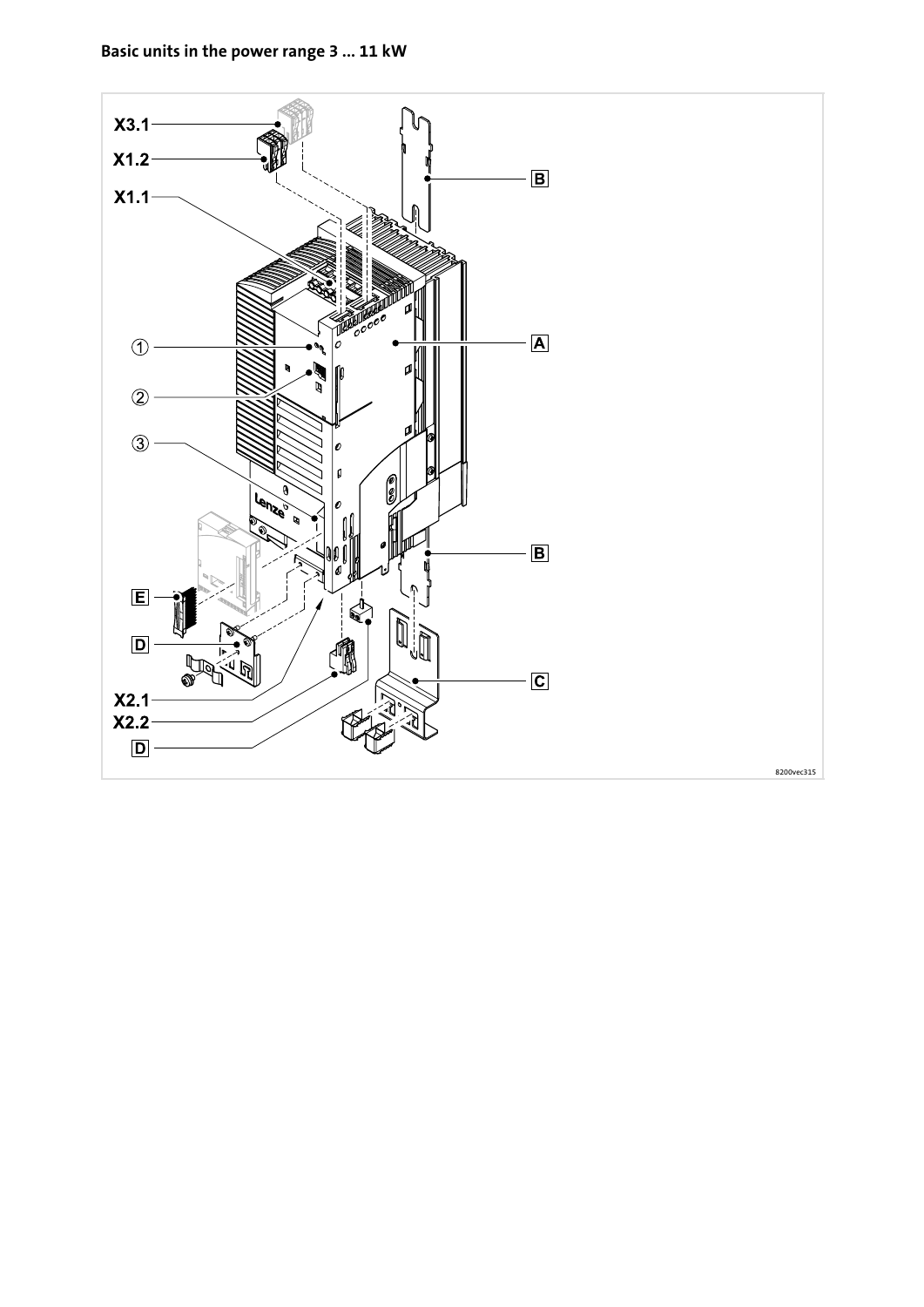#### Key for overview

| <b>Position</b>         | <b>Description</b>                                                                                         |
|-------------------------|------------------------------------------------------------------------------------------------------------|
| $\overline{\mathbf{A}}$ | 8200 vector frequency inverter                                                                             |
| $\boxed{B}$             | Support for standard fixing                                                                                |
| $\overline{\mathbf{C}}$ | EMC shield sheet with shield clips for the motor cable and for the motor temperature monitoring feed cable |
| D                       | 2-pole terminal strip for motor PE and motor shield at X2.1                                                |
| 圓                       | EMC shield sheet with fixing screws and shield clamp for shielded control cables                           |
| $\mathbf{E}$            | Plug connector $2 \times 13$ -pole for function modules on FIF interface                                   |
| X1.1                    | Mains connection and DC supply<br>(integrated terminal strip)                                              |
| X1.2                    | Terminal strip for relay output                                                                            |
| X2.1                    | Motor connection, connection brake resistor (option)<br>(integrated terminal strip)                        |
| X2.2                    | Terminal strip for PTC connection or thermal contact (NC contact) of the motor                             |
| X3.1                    | Special design:<br>terminal strip for feedback contact - only for "safe standstill" E82EVxxxKxCx4x variant |

### Interfaces and displays

| <b>Position</b> | <b>Description</b>                      | <b>Function</b>                                                                                                                                                                                                                        |
|-----------------|-----------------------------------------|----------------------------------------------------------------------------------------------------------------------------------------------------------------------------------------------------------------------------------------|
| $\circledcirc$  | 2 light-emitting diodes (red, green)    | Status display                                                                                                                                                                                                                         |
| $\circled{2}$   | AIF interface<br>(automation interface) | Slot for communication module<br>keypad E82ZBC, keypad XT EMZ9371BC<br>field bus modules type 21XX,<br>e. g. INTERBUS 2111, PROFIBUS-DP 2133,                                                                                          |
| (3)             | FIF interface<br>(function interface)   | With cover for the operation without function module<br>or slot for function module<br>standard I/O E82ZAFSC<br>application I/O E82ZAFAC<br>fieldbus function modules type E82ZAFXC,<br>e. g. INTERBUS E82ZAFIC, PROFIBUS-DP E82ZAFPC, |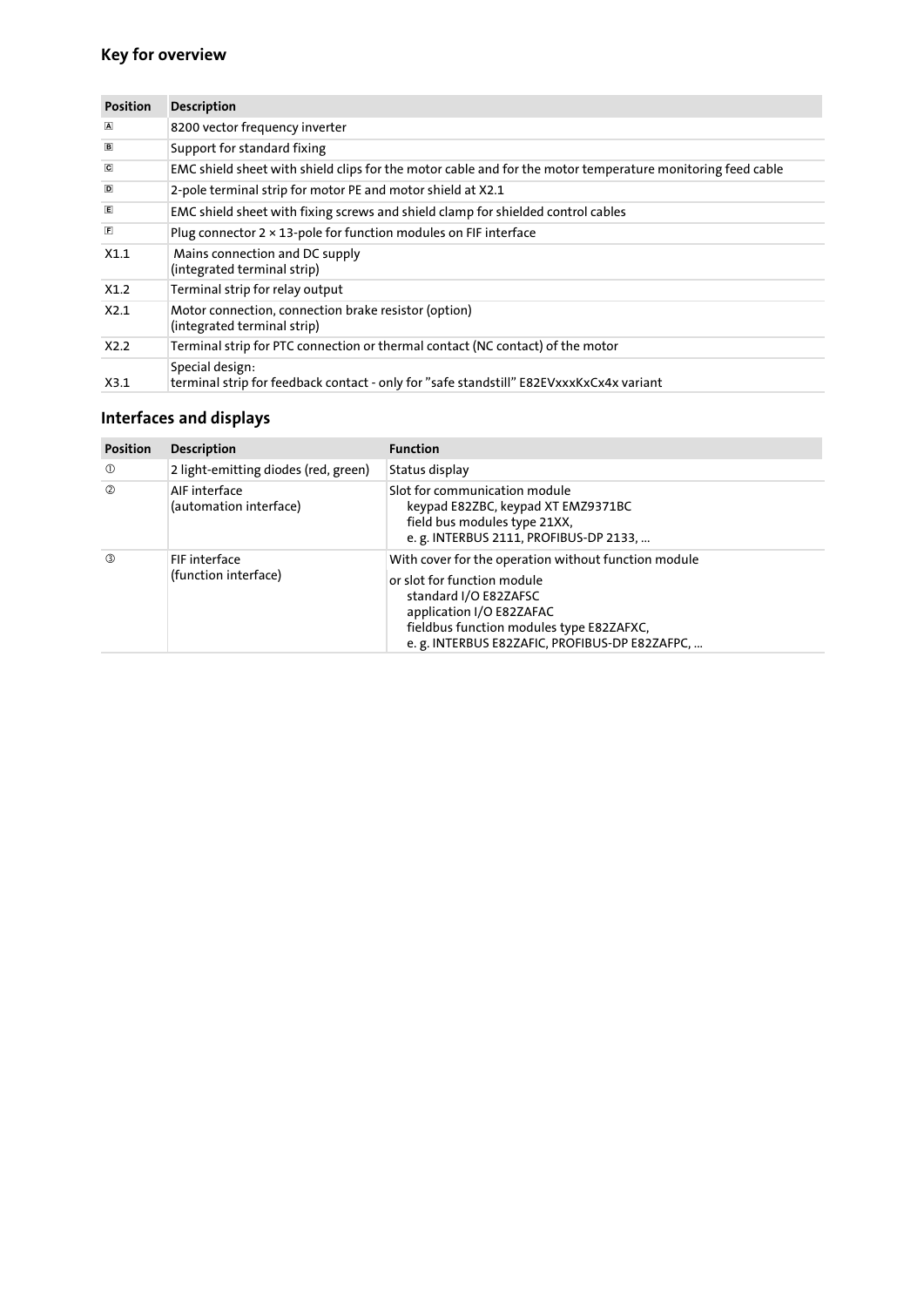| 1              |                                                                   |                                                                                                                            |    |  |  |  |  |  |  |
|----------------|-------------------------------------------------------------------|----------------------------------------------------------------------------------------------------------------------------|----|--|--|--|--|--|--|
|                | General safety and application notes for Lenze controllers<br>1.1 |                                                                                                                            |    |  |  |  |  |  |  |
|                | 1.2                                                               |                                                                                                                            |    |  |  |  |  |  |  |
|                | 1.3                                                               |                                                                                                                            | 13 |  |  |  |  |  |  |
| $\overline{2}$ |                                                                   |                                                                                                                            | 14 |  |  |  |  |  |  |
|                | 2.1                                                               |                                                                                                                            | 14 |  |  |  |  |  |  |
|                |                                                                   | 2.1.1                                                                                                                      | 14 |  |  |  |  |  |  |
|                |                                                                   | Display elements and function keys<br>2.1.2                                                                                | 15 |  |  |  |  |  |  |
|                |                                                                   | 2.1.3                                                                                                                      | 17 |  |  |  |  |  |  |
|                |                                                                   | Menu structure (and all and all and all and all and all and all and all and all and all and all and all and all a<br>2.1.4 | 18 |  |  |  |  |  |  |
| 3              |                                                                   |                                                                                                                            | 20 |  |  |  |  |  |  |
|                | 3.1                                                               |                                                                                                                            | 20 |  |  |  |  |  |  |
|                | 3.2                                                               |                                                                                                                            | 21 |  |  |  |  |  |  |
|                | 3.3                                                               | Fault messages on the keypad or in the parameter setting program                                                           | 22 |  |  |  |  |  |  |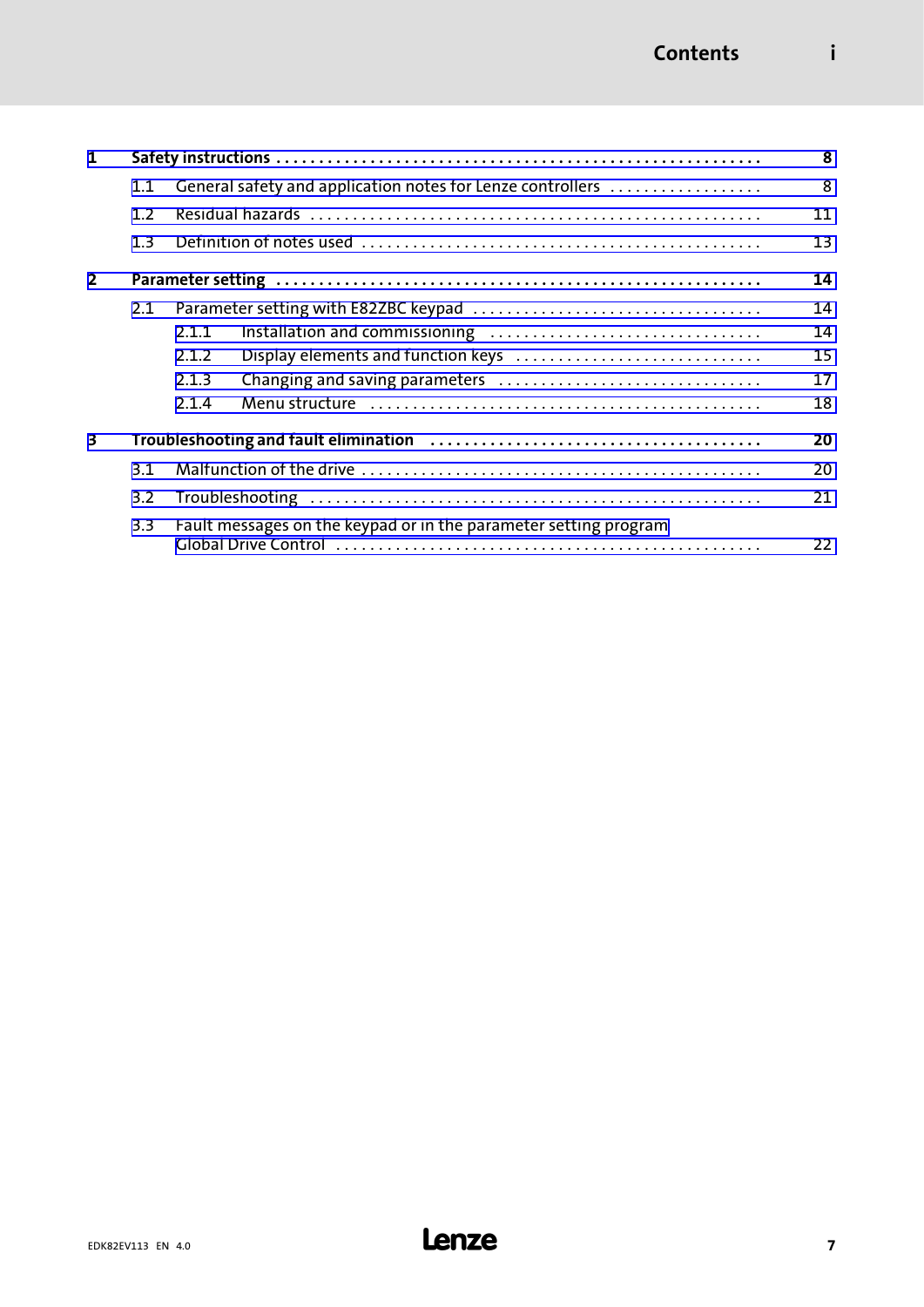### <span id="page-7-0"></span>1 Safety instructions

#### 1.1 General safety and application notes for Lenze controllers

(in accordance with Low−Voltage Directive 2006/95/EC)

#### For your personal safety

Depending on their degree of protection, some parts of the Lenze controllers (frequency inverters, servo inverters, DC speed controllers) and their accessory components can be live, moving and rotating during operation. Surfaces can be hot.

Non−authorised removal of the required cover, inappropriate use, incorrect installation or operation, creates the risk of severe injury to persons or damage to material assets.

For more information, please see the documentation.

High amounts of energy are produced in the controller. Therefore it is required to wear personal protective equipment (body protection, headgear, eye protection, ear protection, hand guard).

All operations concerning transport, installation, and commissioning as well as maintenance must be carried out by qualified, skilled personnel (IEC 364 or CENELEC HD 384 or DIN VDE 0100 and IEC report 664 or DIN VDE 0110 and national regulations for the prevention of accidents must be observed).

According to this basic safety information, qualified, skilled personnel are persons who are familiar with the assembly, installation, commissioning, and operation of the product and who have the qualifications necessary for their occupation.

#### Application as directed

Controllers are components which are designed for installation in electrical systems or machines. They are not to be used as domestic appliances, but only for industrial purposes according to EN 61000−3−2.

When controllers are installed into machines, commissioning (i.e. starting of the operation as directed) is prohibited until it is proven that the machine complies with the regulations of the EC Directive 98/37/EC (Machinery Directive); EN 60204 must be observed.

Commissioning (i.e. starting of the operation as directed) is only allowed when there is compliance with the EMC Directive (2004/108/EC).

The controllers meet the requirements of the Low−Voltage Directive 2006/95/EC. The harmonised standard EN 61800−5−1 applies to the controllers.

The technical data and supply conditions can be obtained from the nameplate and the documentation. They must be strictly observed.

Warning: Controllers are products which can be installed in drive systems of category C2 according to EN 61800−3. These products can cause radio interferences in residential areas. In this case, special measures can be necessary.

#### Transport, storage

Please observe the notes on transport, storage, and appropriate handling.

Observe the climatic conditions according to the technical data.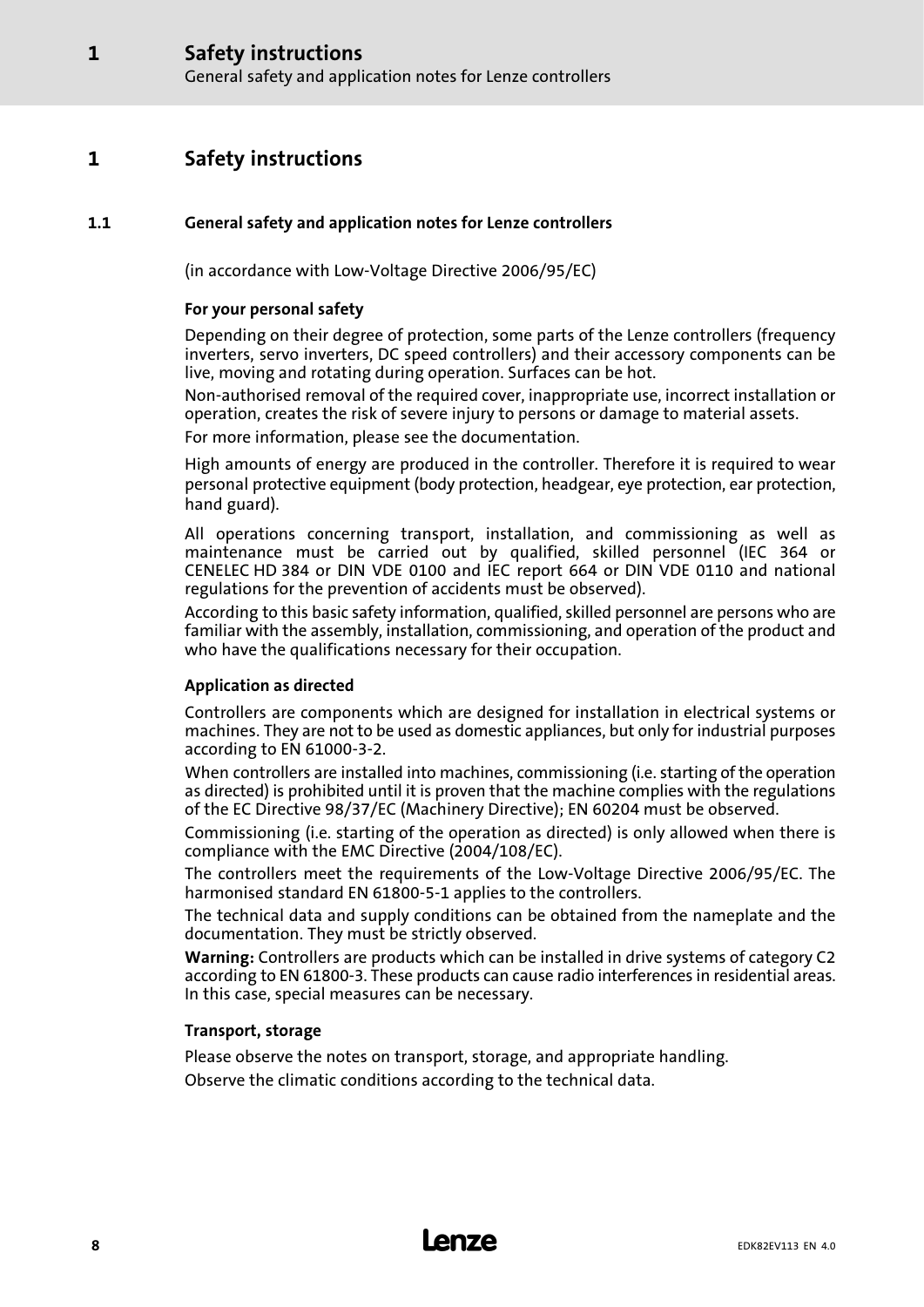#### Installation

The controllers must be installed and cooled according to the instructions given in the corresponding documentation.

Ensure proper handling and avoid excessive mechanical stress. Do not bend any components and do not change any insulation distances during transport or handling. Do not touch any electronic components and contacts.

Controllers contain electrostatic sensitive devices which can easily be damaged by inappropriate handling. Do not damage or destroy any electrical components since this might endanger your health!

#### Electrical connection

When working on live controllers, observe the applicable national regulations for the prevention of accidents (e.g. VBG 4).

The electrical installation must be carried out according to the appropriate regulations (e.g. cable cross−sections, fuses, PE connection). Additional information can be obtained from the documentation.

This documentation contains information on installation in compliance with EMC (shielding, earthing, filter, and cables). These notes must also be observed for CE−marked controllers. The manufacturer of the system is responsible for compliance with the limit values demanded by EMC legislation. The controllers must be installed in housings (e.g. control cabinets) to meet the limit values for radio interferences valid at the site of installation. The housings must enable an EMC−compliant installation. Observe in particular that e.g. the control cabinet doors have a circumferential metal connection to the housing. Reduce housing openings and cutouts to a minimum.

Lenze controllers can cause a direct current in the protective conductor. If a residual current device (RCD) is used as a protective means in case of direct or indirect contact, only a residual current device (RCD) of type B may be used on the current supply side of the controller. Otherwise, another protective measure such as separation from the environment through double or reinforced insulation or disconnection from the mains by means of a transformer must be applied.

#### Operation

If necessary, systems including controllers must be equipped with additional monitoring and protection devices according to the valid safety regulations (e.g. law on technical equipment, regulations for the prevention of accidents). The controllers can be adapted to your application. Please observe the corresponding information given in the documentation.

After the controller has been disconnected from the supply voltage, all live components and power connections must not be touched immediately because capacitors can still be charged. Please observe the corresponding stickers on the controller.

All protection covers and doors must be shut during operation.

Notes for UL−approved systems with integrated controllers: UL warnings are notes that only apply to UL systems. The documentation contains special UL notes.

#### Safety functions

Special controller variants support safety functions (e.g. "safe torque off", formerly "safe standstill") according to the requirements of appendix I No. 1.2.7 of the EC Directive "Machinery" 98/37/EC, EN 954−1 category 3 and EN 1037. Strictly observe the notes on the safety functions given in the documentation on the respective variants.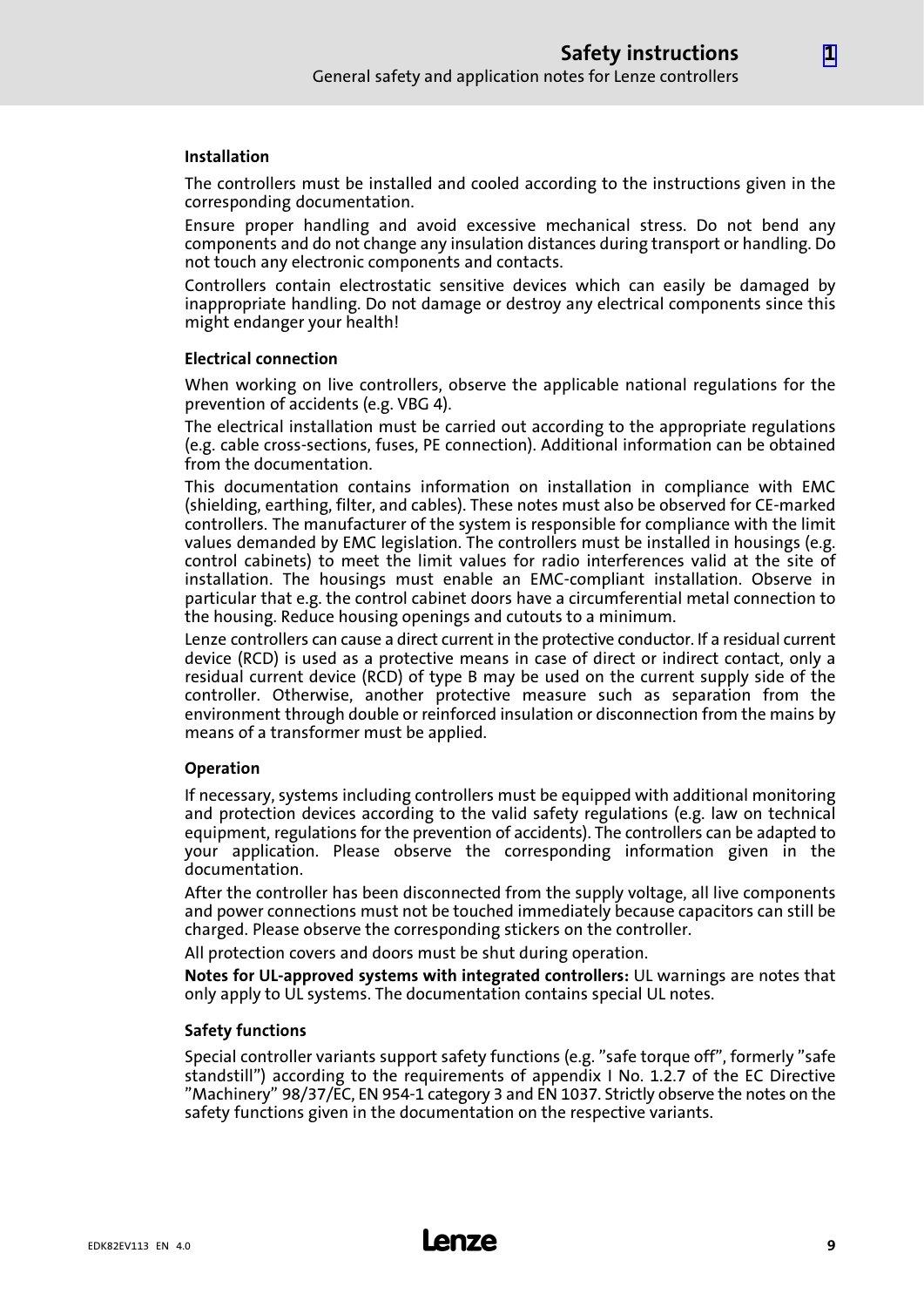#### Maintenance and servicing

The controllers do not require any maintenance if the prescribed operating conditions are observed.

If the ambient air is polluted, the cooling surfaces of the controller may become dirty or the air vents may be obstructed. Therefore, clean the cooling surfaces and air vents periodically under these operating conditions. Do not use sharp or pointed tools for this purpose!

#### Disposal

[1](#page-7-0)

Recycle metal and plastic materials. Ensure professional disposal of assembled PCBs. The product−specific safety and application notes given in these instructions must be observed!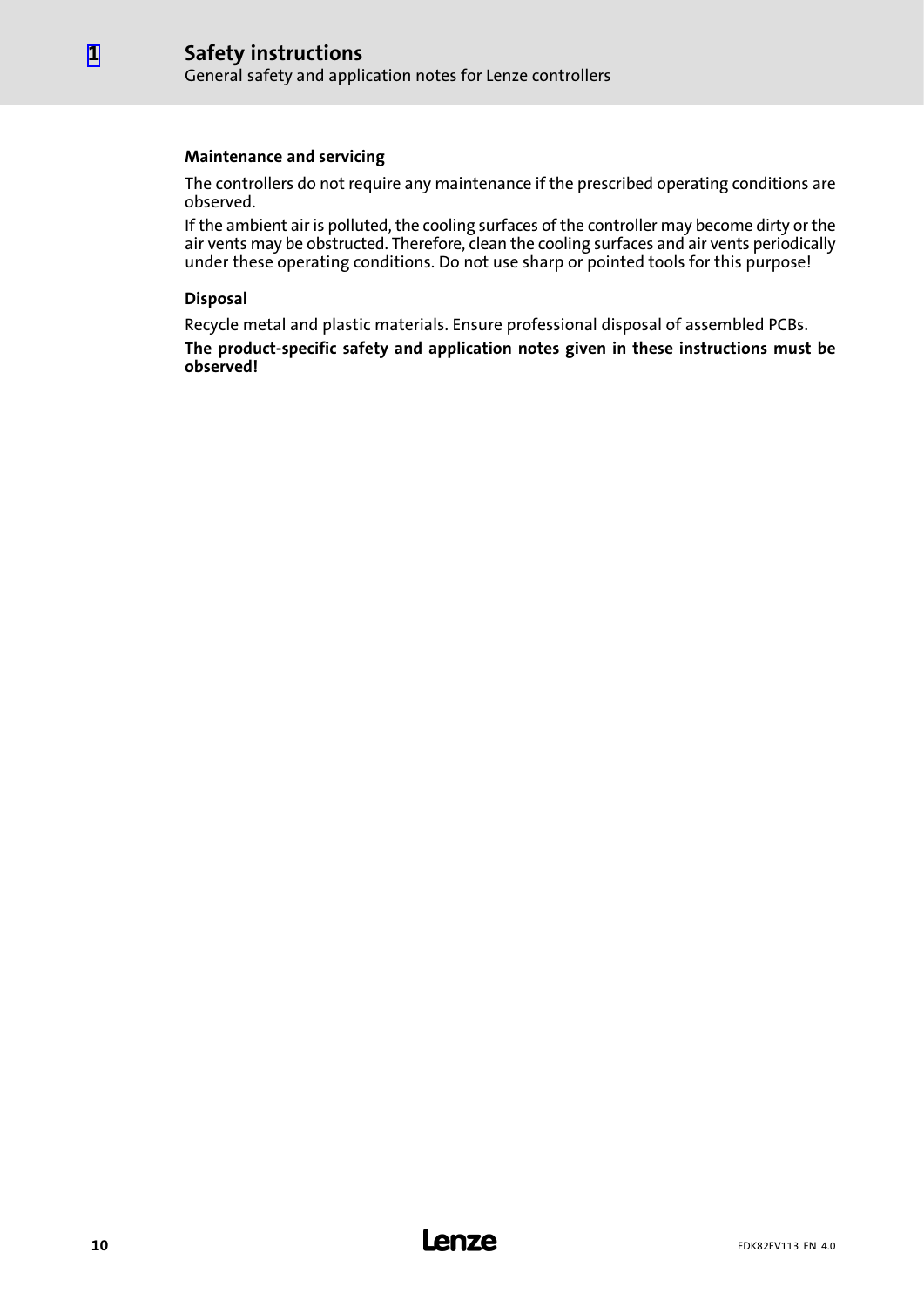#### <span id="page-10-0"></span>1.2 Residual hazards

#### Protection of persons

- $\triangleright$  Before working on the drive controller, check whether all power terminals, the relay output, and the pins of the FIF interface are dead, because
	- the power terminals U, V, W, +UG, −UG, BR1 and BR2 still carry dangerous voltage for at least 3 minutes.
	- the power terminals L1, L2, L3; U, V, W, +UG, −UG, BR1 and BR2 carry dangerous voltage when the motor is stopped.
	- the relay outputs K11, K12, K14 can carry dangerous voltage when the drive controller is disconnected from the mains.
- ► If you don't use the fail-safe function "selection of direction of rotation" via the digital signal DCTRL1-CW/CCW, (C0007 = 0 ... 13, C0410/3 ≠ 255):
	- In case of open circuit or failure of the control voltage, the drive may change the direction of rotation.
- $\blacktriangleright$  If you use the function "flying restart circuit" (C0142 = 2, 3) for machines with a low moment of inertia and low friction:
	- After controller enable has been effected in the standstill status, the motor may temporarily start up, or change direction of rotation.
- $\triangleright$  The operating temperature of the heatsink on the drive controller is > 80 °C: – Skin contact with the heatsink causes burns.

#### Device protection

- $\blacktriangleright$  All pluggable terminals can only be plugged in or unplugged when the controller is disconnected from the power supply!
- $\blacktriangleright$  Frequent mains switching (e.g. inching mode via mains contactor) can overload and destroy the input current limitation of the controller:
	- Therefore at least 3 minutes must pass between two switch−on operations.

#### Motor protection

- $\blacktriangleright$  Certain drive controller settings can overheat the connected motor:
	- E. g. long−time operation of the DC injection brake.
	- Long−time operation of self−ventilated motors at low speeds.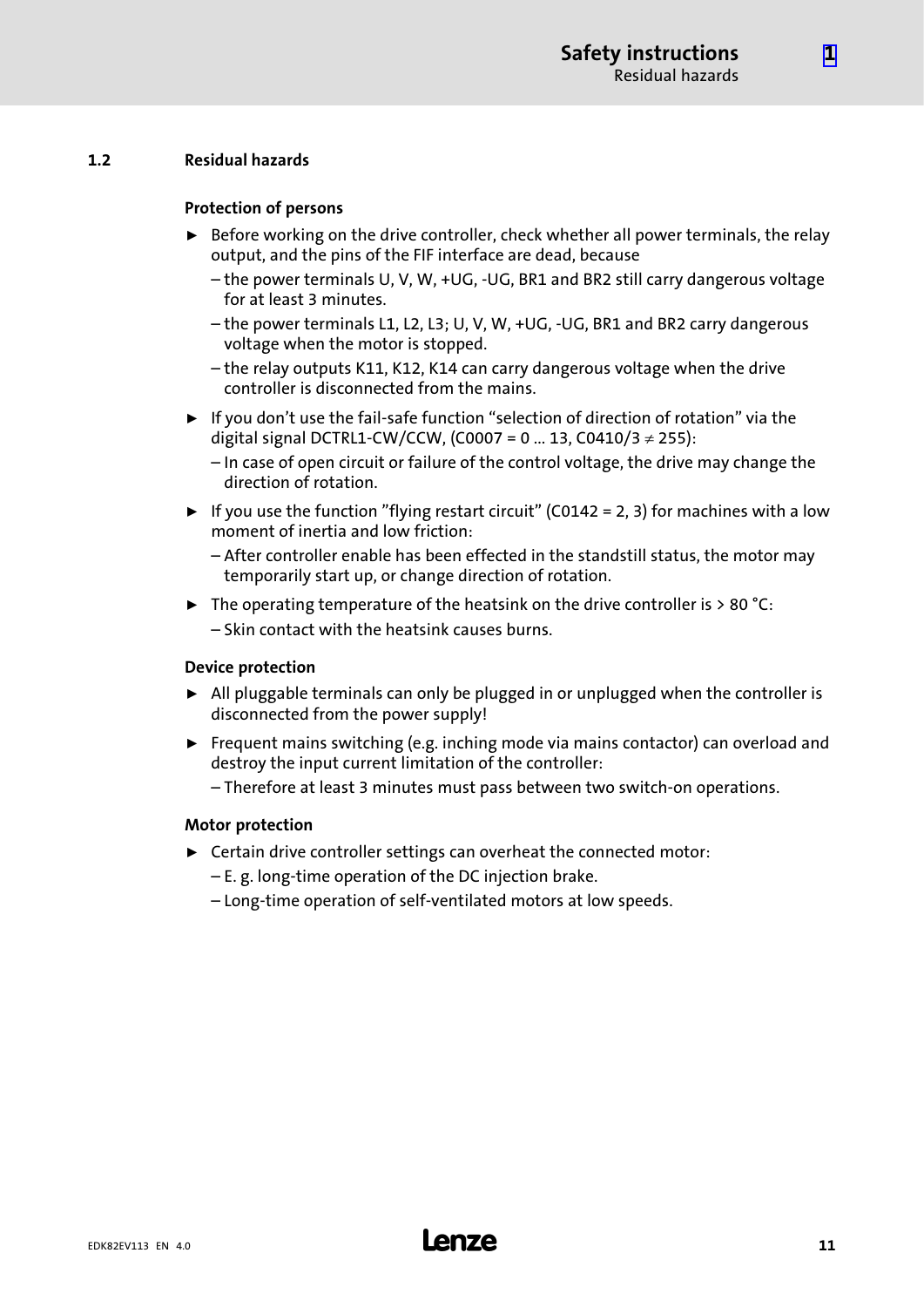[1](#page-7-0)

#### Protection of the machine/system

- ▶ Drives can reach dangerous overspeeds (e. g. setting of high output frequencies in connection with motors and machines not suitable for this purpose):
	- The drive controllers do not provide protection against such operating conditions. For this purpose, use additional components.

### Warnings!

- ▶ The device has no overspeed protection.
- ▶ Must be provided with external or remote overload protection.
- ► Suitable for use on a circuit capable of delivering not more than 5000 rms symmetrical amperes, 240 V maximum (240 V devices) or 500 V maximum (400/500 V devices) resp.
- ► Use 60/75 °C or 75 °C copper wire only.
- ƒ Shall be installed in a pollution degree 2 macro−environment.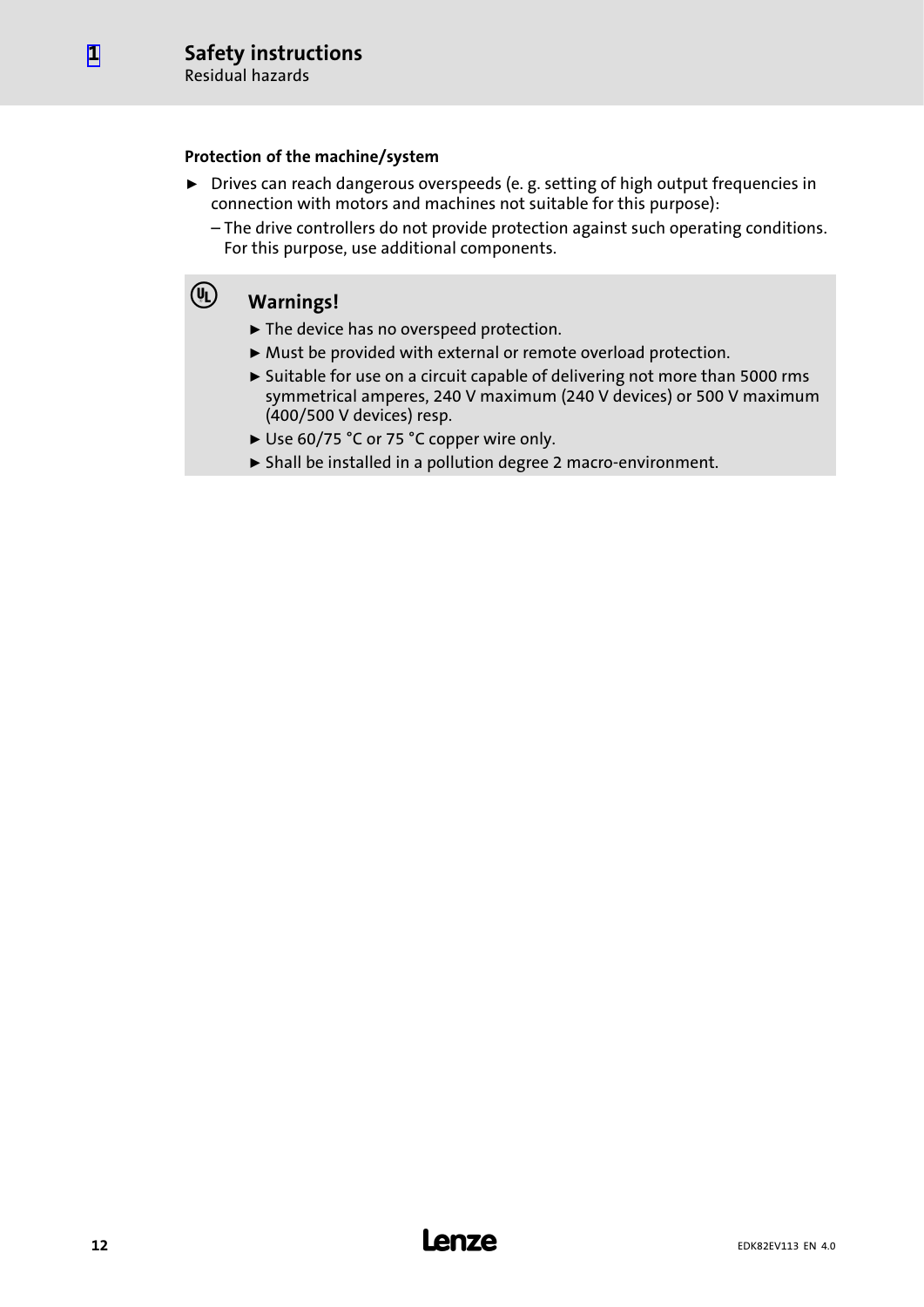#### <span id="page-12-0"></span>1.3 Definition of notes used

The following pictographs and signal words are used in this documentation to indicate dangers and important information:

#### Safety instructions

Structure of safety instructions:

| $\sqrt{1}$ | Danger!<br>(characterises the type and severity of danger)<br><b>Note</b><br>situations) | (describes the danger and gives information about how to prevent dangerous |
|------------|------------------------------------------------------------------------------------------|----------------------------------------------------------------------------|
|            | Pictograph and signal word                                                               | Meaning                                                                    |

| <b>FILLUXIAPII AIIU SIXIIAI WUIU</b> |         | <b>IVICALILLE</b>                                                                                                                                                                                         |
|--------------------------------------|---------|-----------------------------------------------------------------------------------------------------------------------------------------------------------------------------------------------------------|
|                                      | Danger! | Danger of personal injury through dangerous electrical voltage.<br>Reference to an imminent danger that may result in death or<br>serious personal injury if the corresponding measures are not<br>taken. |
|                                      | Danger! | Danger of personal injury through a general source of danger.<br>Reference to an imminent danger that may result in death or<br>serious personal injury if the corresponding measures are not<br>taken.   |
| (STOP)                               | Stop!   | Danger of property damage.<br>Reference to a possible danger that may result in property damage<br>if the corresponding measures are not taken.                                                           |

#### Application notes

| Pictograph and signal word |       | Meaning                                        |
|----------------------------|-------|------------------------------------------------|
| $\boxed{1}$                | Note! | Important note to ensure troublefree operation |
| -(-)-<br>  남               | Tip!  | Useful tip for simple handling                 |
| $\mathbf{Q}$               |       | Reference to another documentation             |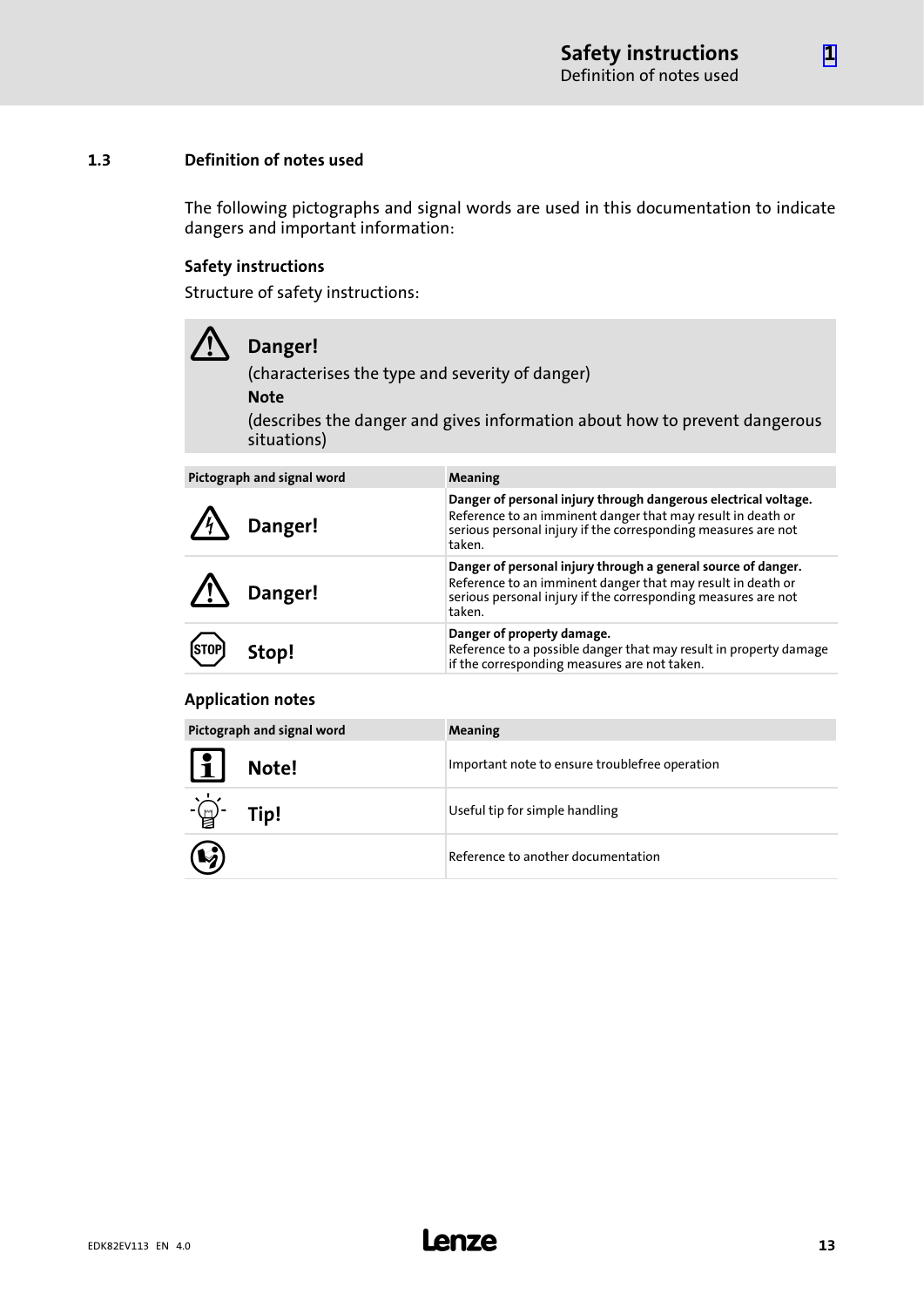### <span id="page-13-0"></span>2 Parameter setting

#### 2.1 Parameter setting with E82ZBC keypad

#### Description

The keypad is available as an accessory. A full description of the keypad can be obtained from the Instructions included in the keypad delivery.

#### Plugging in the keypad

It is possible to plug the keypad into the AIF interface or remove it during operation.

As soon as the keypad is supplied with voltage, it carries out a self−test. The keypad is ready for operation if it is in display mode.

#### 2.1.1 Installation and commissioning



- $\odot$  Connect keypad to the AIF interface on the front of the standard device. It is possible to connect the keypad and remove it during operation.
- As soon as the keypad is supplied with voltage, it carries out a short self−test.
- The keypad is ready for operation, if it displays the "Disp" mode:
- Current state of the standard device
- Parameter set activated via terminal
- Memory location 1 of the user menu (C0517):
	- Code number, subcode number, and current value
- Current value in % of the status display defined in C0004
- 4 Press  $\bullet$  to leave the "Disp" mode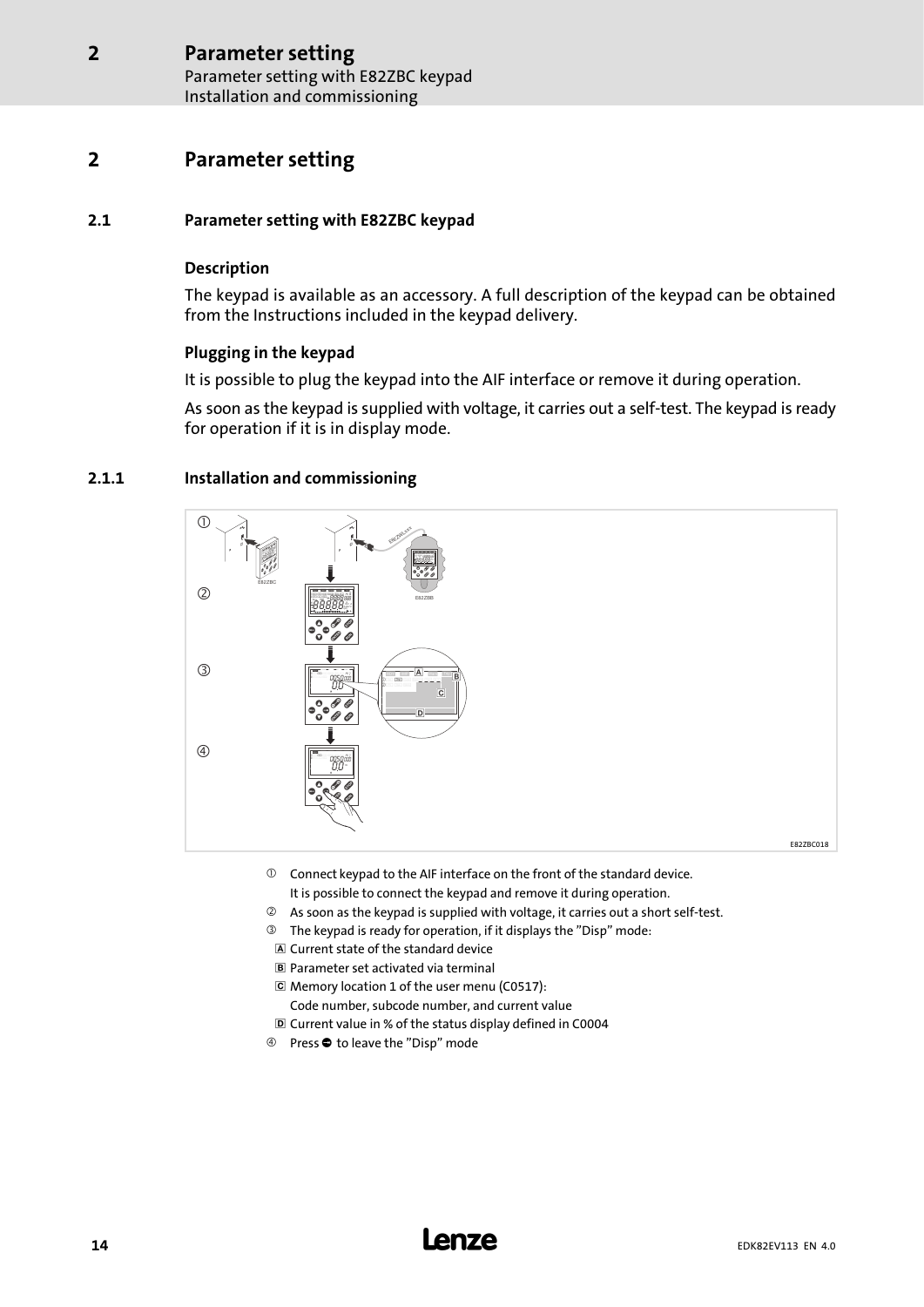[2](#page-13-0)

#### <span id="page-14-0"></span>2.1.2 Display elements and function keys



#### Displays

|                | <b>Display</b>         | <b>Meaning</b>                                                                                             | <b>Explanation</b>                                                                                                         |  |  |  |  |
|----------------|------------------------|------------------------------------------------------------------------------------------------------------|----------------------------------------------------------------------------------------------------------------------------|--|--|--|--|
| $\vert$ A      | <b>Status displays</b> |                                                                                                            |                                                                                                                            |  |  |  |  |
|                | RDY                    | Ready for operation                                                                                        |                                                                                                                            |  |  |  |  |
|                | IMP                    | Pulse inhibit active                                                                                       | Power outputs are inhibited                                                                                                |  |  |  |  |
|                | Imax                   | Set current limit exceeded in motor or<br>generator mode                                                   | C0022 (in motor mode) or C0023 (in generator<br>mode)                                                                      |  |  |  |  |
|                | Warn                   | Warning active                                                                                             |                                                                                                                            |  |  |  |  |
|                | Trip                   | <b>Fault active</b>                                                                                        |                                                                                                                            |  |  |  |  |
| $\boxed{B}$    | <b>Function bar 1</b>  |                                                                                                            |                                                                                                                            |  |  |  |  |
|                | Set                    | Setpoint selection via OO                                                                                  | Not possible if password protection is active (display<br>= "LOC")                                                         |  |  |  |  |
|                | Disp                   | Display function:<br>• Display user menu, memory location 1<br>(C0517/1)<br>• Display active parameter set | Active after every mains connection                                                                                        |  |  |  |  |
|                | Code                   | Select codes                                                                                               | Four-digit display of the active code E                                                                                    |  |  |  |  |
|                | SubCode                | Select subcodes                                                                                            | Three-digit display of the active subcode G                                                                                |  |  |  |  |
|                | Para                   | Change parameter value of a code/subcode                                                                   | Five-digit display of the actual value H                                                                                   |  |  |  |  |
|                | H/L                    | Display values which have more than 5<br>digits                                                            |                                                                                                                            |  |  |  |  |
|                |                        | H:<br>higher-order digits                                                                                  | Display of "HI"                                                                                                            |  |  |  |  |
|                |                        | lower-order digits<br>Ŀ.                                                                                   | Display of "LO"                                                                                                            |  |  |  |  |
| $\overline{c}$ | <b>Function bar 2</b>  |                                                                                                            |                                                                                                                            |  |  |  |  |
|                | PS                     | Select parameter set 1  4 for changing                                                                     | Display of e.g. PS $2$ (E)<br>• The parameter sets can only be activated via<br>digital signals (configuration with C0410) |  |  |  |  |
|                | <b>Bus</b>             | Select node of the system bus (CAN)                                                                        | The selected node can be parameterised from the<br>current drive<br>$\implies$ = Function is active                        |  |  |  |  |
|                | Menu                   | Select menu                                                                                                | u SEr<br>List of the codes in the user menu (C0517)                                                                        |  |  |  |  |
|                |                        | The user menu is active after every mains<br>switching                                                     | <b>RLL</b><br>List of all codes                                                                                            |  |  |  |  |
|                |                        |                                                                                                            | FunCl<br>Only specific codes for bus function<br>modules, e.g. INTERBUS, PROFIBUS-DP,<br>LECOM-B,                          |  |  |  |  |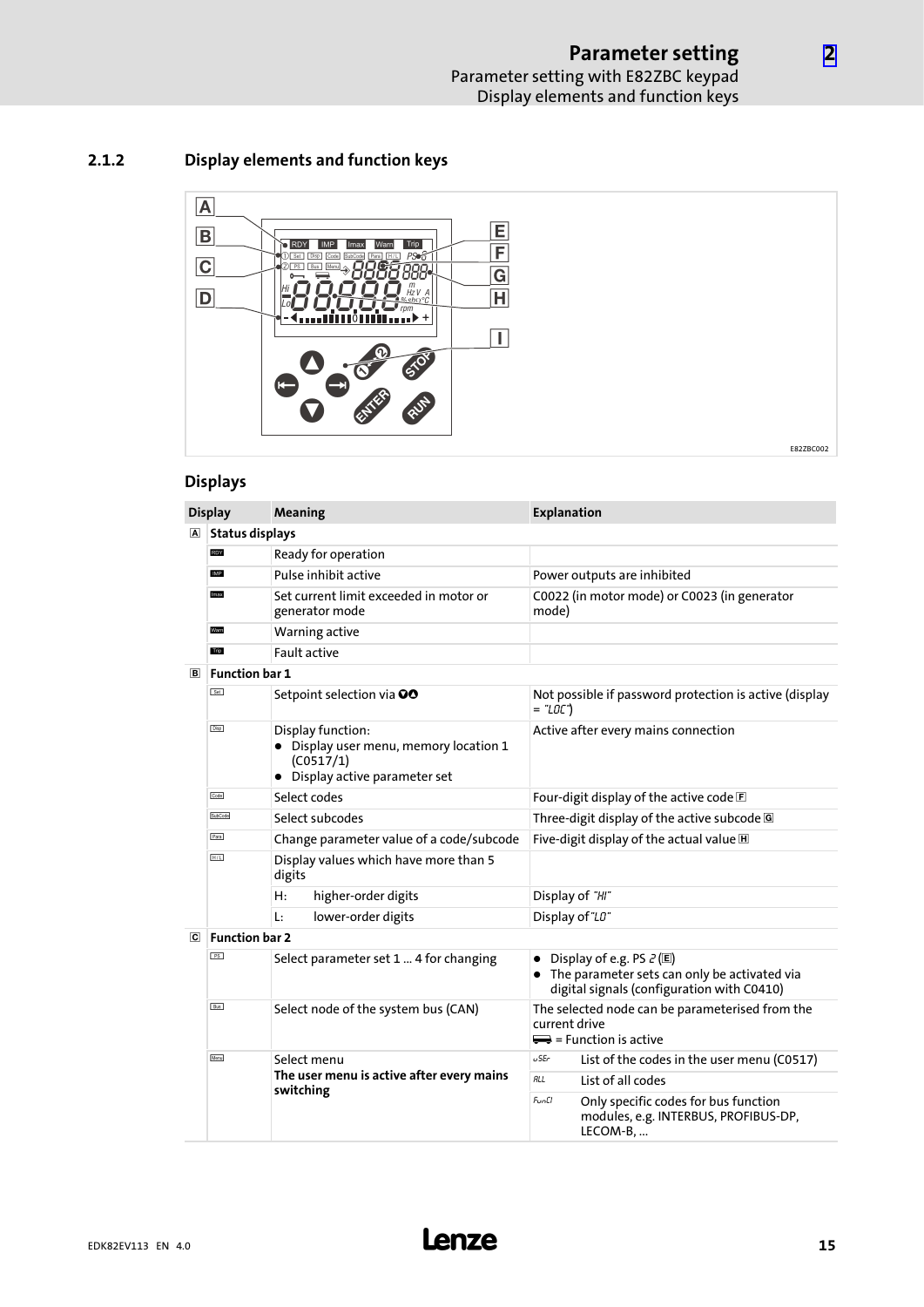### Parameter setting

[2](#page-13-0)

#### Parameter setting with E82ZBC keypad Display elements and function keys

| <b>Display</b> |                        | Meaning                                                                                            | <b>Explanation</b>                                                                    |  |  |  |  |  |
|----------------|------------------------|----------------------------------------------------------------------------------------------------|---------------------------------------------------------------------------------------|--|--|--|--|--|
| D              | Bar graph display      |                                                                                                    |                                                                                       |  |  |  |  |  |
|                |                        | Value set in C0004 in %<br>(Lenze setting: Device utilisation C0056)                               | Display range: - 180 %  + 180 %<br>$(1 mark = 20 %$                                   |  |  |  |  |  |
| 囘              |                        | Parameter set display                                                                              |                                                                                       |  |  |  |  |  |
|                |                        | In the $\boxed{\text{Disp}}$ mode:<br>Display of the parameter set activated via<br>digital signal |                                                                                       |  |  |  |  |  |
|                |                        | Otherwise:<br>Display of the parameter set active for<br>changing                                  | Select the individual parameter sets in the $P\text{s}$ mode<br>in the function har 2 |  |  |  |  |  |
| E              | Code number display    |                                                                                                    |                                                                                       |  |  |  |  |  |
| G              | Subcode number display |                                                                                                    |                                                                                       |  |  |  |  |  |
| 囲              |                        | Display of parameter value or fault message                                                        |                                                                                       |  |  |  |  |  |

#### Function keys

| Pos. Key |                      | <b>Function</b>                                                                            | <b>Explanation</b>                                                                              |  |  |  |
|----------|----------------------|--------------------------------------------------------------------------------------------|-------------------------------------------------------------------------------------------------|--|--|--|
| ◫        | <b>Function keys</b> |                                                                                            |                                                                                                 |  |  |  |
|          | <b>GUN</b>           | Enable controller                                                                          | For operation with a function module, the X3/28<br>terminal must be set to HIGH level.          |  |  |  |
|          | <b>STOP</b>          | Inhibit controller (CINH) or quick stop (QSP)                                              | Configuration in C0469; inactive if the standard<br>device is running in manual mode (C0410/17) |  |  |  |
|          | $0 - 2$              | Change between function bar $1 \leftrightarrow$ function<br>bar 2                          |                                                                                                 |  |  |  |
|          | 60                   | To the right/left in the active function bar                                               | The active function is framed.                                                                  |  |  |  |
|          | ٥Q                   | Increase/decrease value<br>Quick change: Keep the key pressed                              | Only blinking values can be changed.                                                            |  |  |  |
|          | <b>CATED</b>         | Store parameters if $\hat{\mathcal{F}}$ is blinking<br>Confirmation by 5TD-Ein the display |                                                                                                 |  |  |  |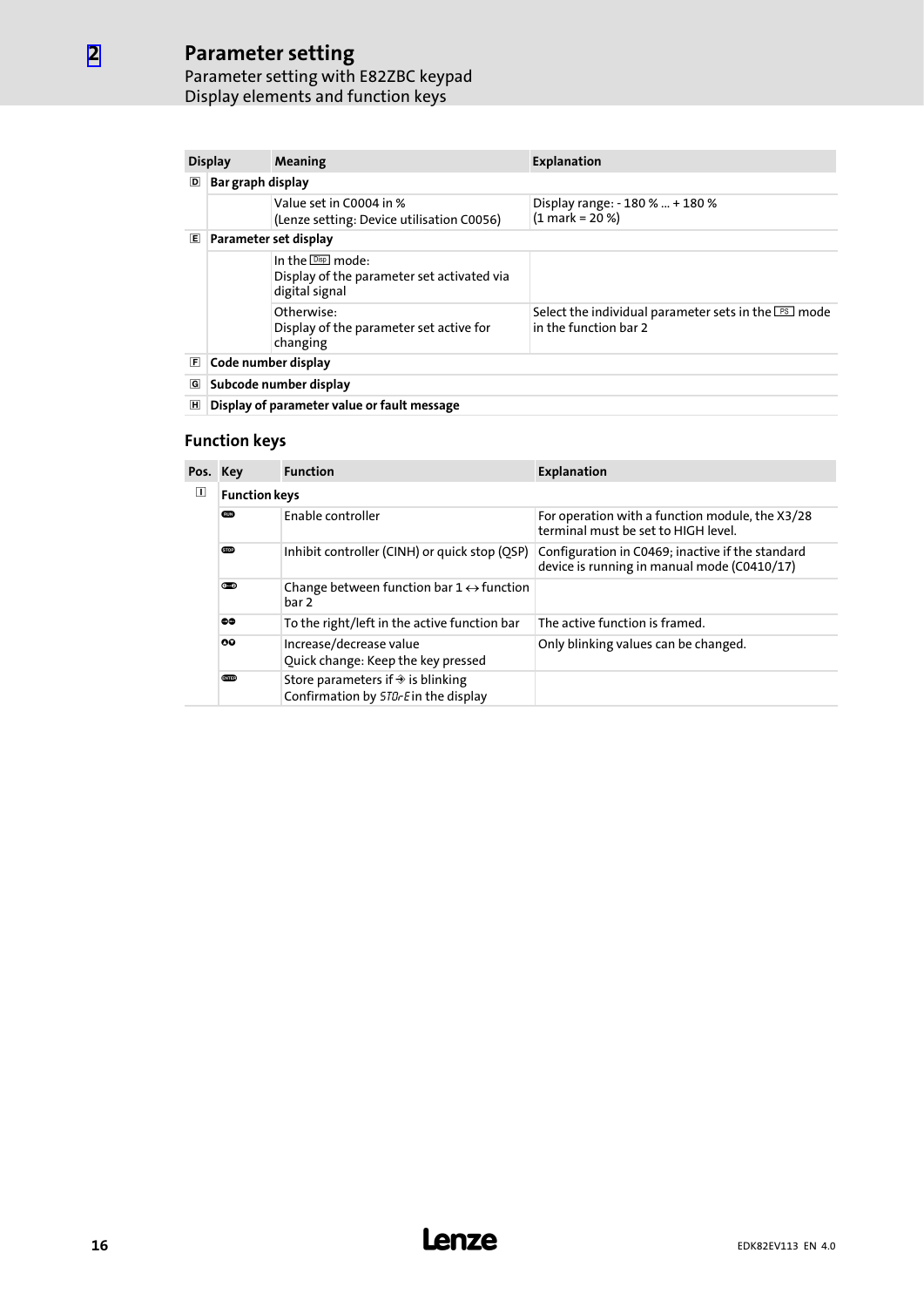#### <span id="page-16-0"></span>2.1.3 Changing and saving parameters

### $\begin{bmatrix} 1 \\ 1 \end{bmatrix}$  Note!

- $\blacktriangleright$  The  $\omega$ 5E<sub>c</sub> menu is active after mains switching. Change to the *RLL* menu to address all codes.
- $\triangleright$  With the keypad you can only change parameter values in the parameter sets.
- $\triangleright$  A parameter set can only be activated for operation by means of digital signals (configuration via C0410)!
- In the  $\overline{\text{Des}}$  function, the keypad shows the parameter set which is currently active during operation.

| <b>Step</b> |                     | Key<br>sequence | Result                  | <b>Action</b>                                                                                                                                |
|-------------|---------------------|-----------------|-------------------------|----------------------------------------------------------------------------------------------------------------------------------------------|
| 1.          | Connect keypad      |                 | <b>Disp</b><br>XX.XX Hz | The <b>Disp</b> function is active. The first code in the user<br>menu is displayed (C0517/1,<br>Lenze setting: $C0050 =$ output frequency). |
| 2.          | If required, change | $0 - 2$         | ❷                       | Change to function bar 2                                                                                                                     |
| 3.          | to the "ALL" menu   | ٥O              | Menu                    |                                                                                                                                              |
| 4.          |                     | 00              | <b>RLL</b>              | Select "ALL" menu (list of all codes)                                                                                                        |
| 5.          |                     | $0 - 2$         | $\bf o$                 | Confirm selection and change to function bar 1                                                                                               |
| 6.          | Select parameter    | ൈ               | ❷                       | Change to function bar 2                                                                                                                     |
| 7.          | set for change      | 66              | PS                      |                                                                                                                                              |
| 8.          |                     | QΟ              | $1 - 4$                 | Select parameter set to be changed                                                                                                           |
| 9.          |                     | $0 - 2$         | O                       | Confirm selection and change to function bar 1                                                                                               |
| 10.         | Inhibit controller  | <b>STOP</b>     | RDY MP                  | Only necessary if you change C0002, C0148, C0174,<br>and/or C0469                                                                            |
| 11.         | Set parameters      | 60              | Code                    |                                                                                                                                              |
| 12.         |                     | 90              | XXXX                    | Select code                                                                                                                                  |
| 13.         |                     | $\bullet$       | SubCode<br>OOI          | For codes without subcodes: automatic skip to Paral                                                                                          |
| 14.         |                     | 90              | XXX                     | Select subcode                                                                                                                               |
| 15.         |                     | ●               | Para                    |                                                                                                                                              |
| 16.         |                     | 90              | <b>XXXXX</b>            | Set parameter                                                                                                                                |
| 17.         |                     | enie)           | <i><b>STOrE</b></i>     | Confirm entry if $\triangle$ is blinking                                                                                                     |
|             |                     | $\bullet$       |                         | Confirm entry if $\triangle$ is not blinking; $\blacksquare$ is inactive                                                                     |
| 18.         |                     |                 |                         | Restart "loop" at 11. or 6. to set further parameters                                                                                        |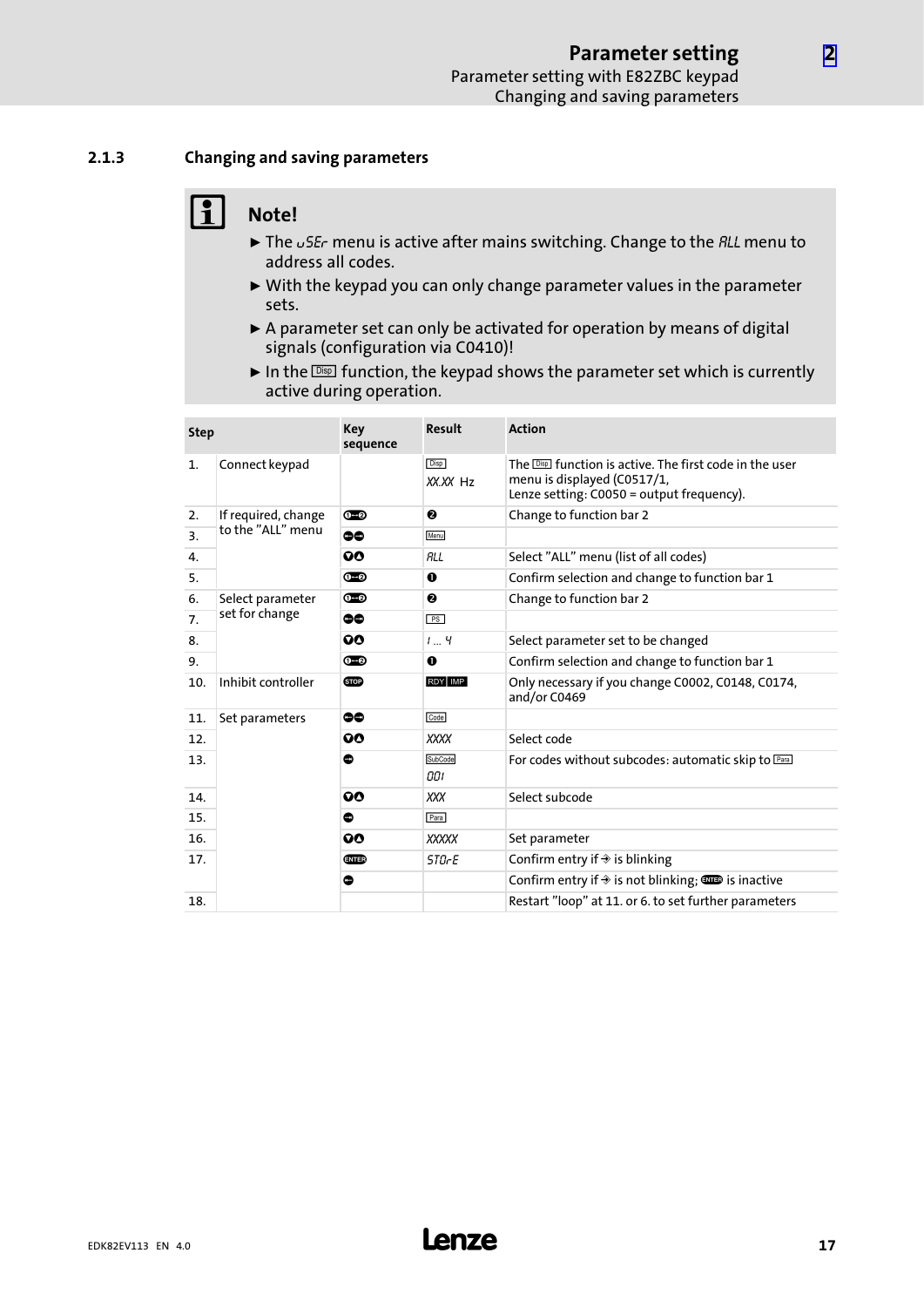#### <span id="page-17-0"></span>2.1.4 Menu structure

For easy operation, the codes are grouped into two menus:

- $\blacktriangleright$  The  $\upsilon$  SE<sub>c</sub> menu
	- is active after every mains switching or after connection of the keypad during operation.
	- contains all codes for a standard application with linear V/f characteristic control (Lenze setting).
	- can be modified as required under C0517.
- $\blacktriangleright$  The *RLL* menu
	- contains all codes.
	- shows a list of all codes in numerically ascending order.

#### The uSEr menu − the 10 most important drive parameters at a glance

After every mains switching, or after connection of the keypad during operation, the 10 codes that have been defined in code C0517 are immediately available.

In the Lenze setting, the  $\sqrt{5}E_r$  menu contains all codes required for starting up a standard application with linear V/f characteristic control: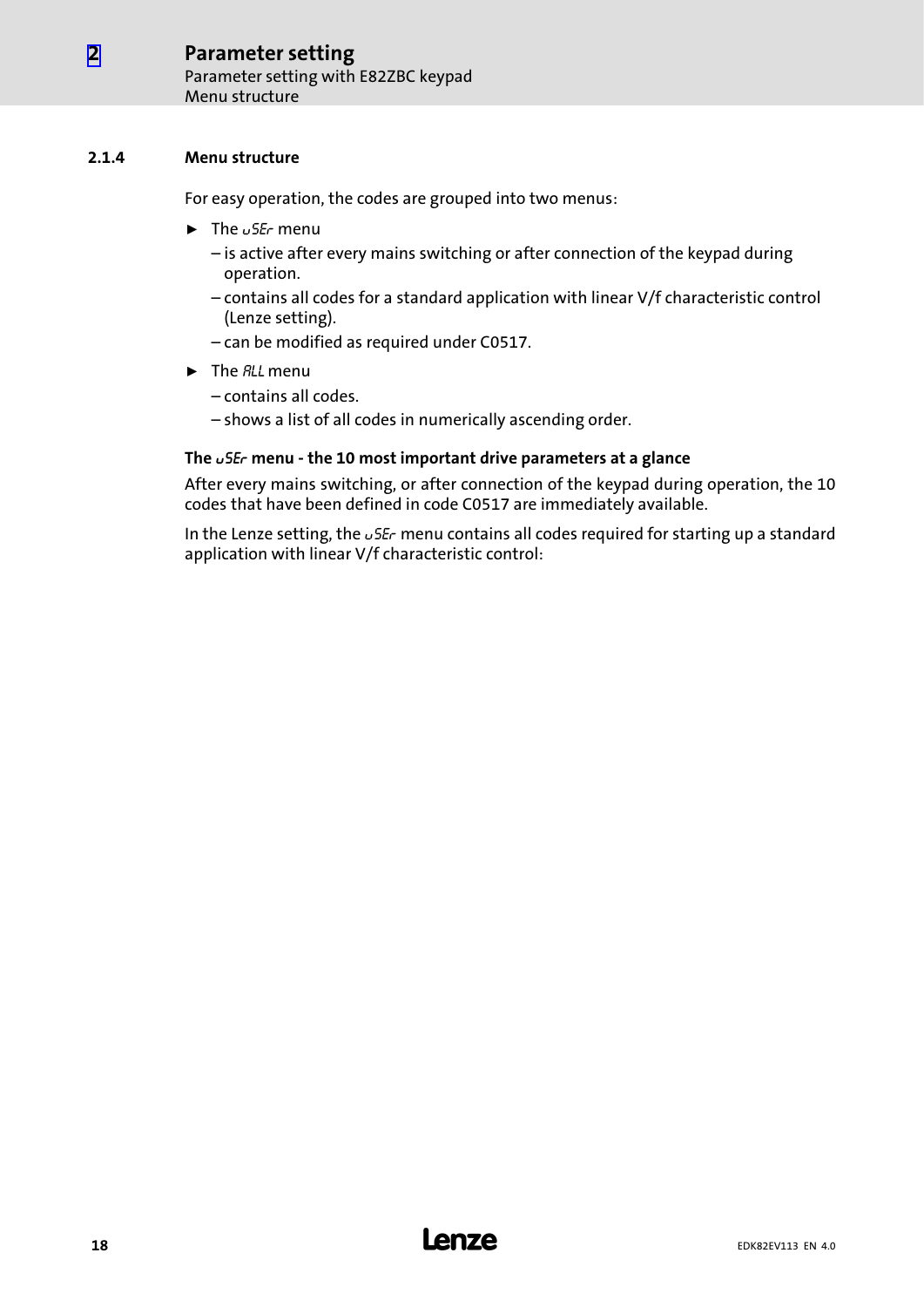| Code  | <b>Designation</b>                    | Lenze setting |                                                                                                                  |                                                     |                              |        |  |  |  |
|-------|---------------------------------------|---------------|------------------------------------------------------------------------------------------------------------------|-----------------------------------------------------|------------------------------|--------|--|--|--|
| C0050 | Output frequency                      |               |                                                                                                                  | Display: output frequency without slip compensation |                              |        |  |  |  |
| COO34 | Setpoint selection range              | $\mathbf 0$   | Standard I/O                                                                                                     | X3/8: 0  5 V / 0  10 V / 0  20 mA                   |                              |        |  |  |  |
|       |                                       |               | Application I/O                                                                                                  | X3/10:05V/010V<br>X3/2U: 0  5 V / 0  10 V           |                              |        |  |  |  |
| C0007 | Fixed configuration of digital        | $\mathbf 0$   | F4                                                                                                               | E3                                                  | E <sub>2</sub>               | E1     |  |  |  |
|       | inputs                                |               | CW/CCW                                                                                                           | <b>DCB</b>                                          | JOG2/3                       | JOG1/3 |  |  |  |
|       |                                       |               | CW/CCW<br>rotation                                                                                               | DC injection<br>brake                               | Selection of fixed setpoints |        |  |  |  |
| C0010 | Minimum output frequency              | $0.00$ Hz     |                                                                                                                  |                                                     |                              |        |  |  |  |
|       | C0011 Maximum output frequency        | 50.00 Hz      |                                                                                                                  |                                                     |                              |        |  |  |  |
| C0012 | Acceleration time of main<br>setpoint | 5.00 s        |                                                                                                                  |                                                     |                              |        |  |  |  |
| COO13 | Deceleration time main of<br>setpoint | 5.00 s        |                                                                                                                  |                                                     |                              |        |  |  |  |
| COO15 | V/f rated frequency                   | 50.00 Hz      |                                                                                                                  |                                                     |                              |        |  |  |  |
|       | C0016 $V_{min}$ boost                 |               | Device-dependent                                                                                                 |                                                     |                              |        |  |  |  |
|       | C0002 Parameter set management        |               | Re-establish delivery status; transfer parameter sets with the<br>keypad; save, load, or copy own basic settings |                                                     |                              |        |  |  |  |

**1** Note!

#### Via C0002 "parameter set transfer/re−establishing of delivery status", you can transfer configurations from one drive controller to another by means of the keypad, or re−establish the delivery status by loading the Lenze setting (e. g. if you've lost track during parameterising).

Change between the menus  $\sigma$ SEr and ALL

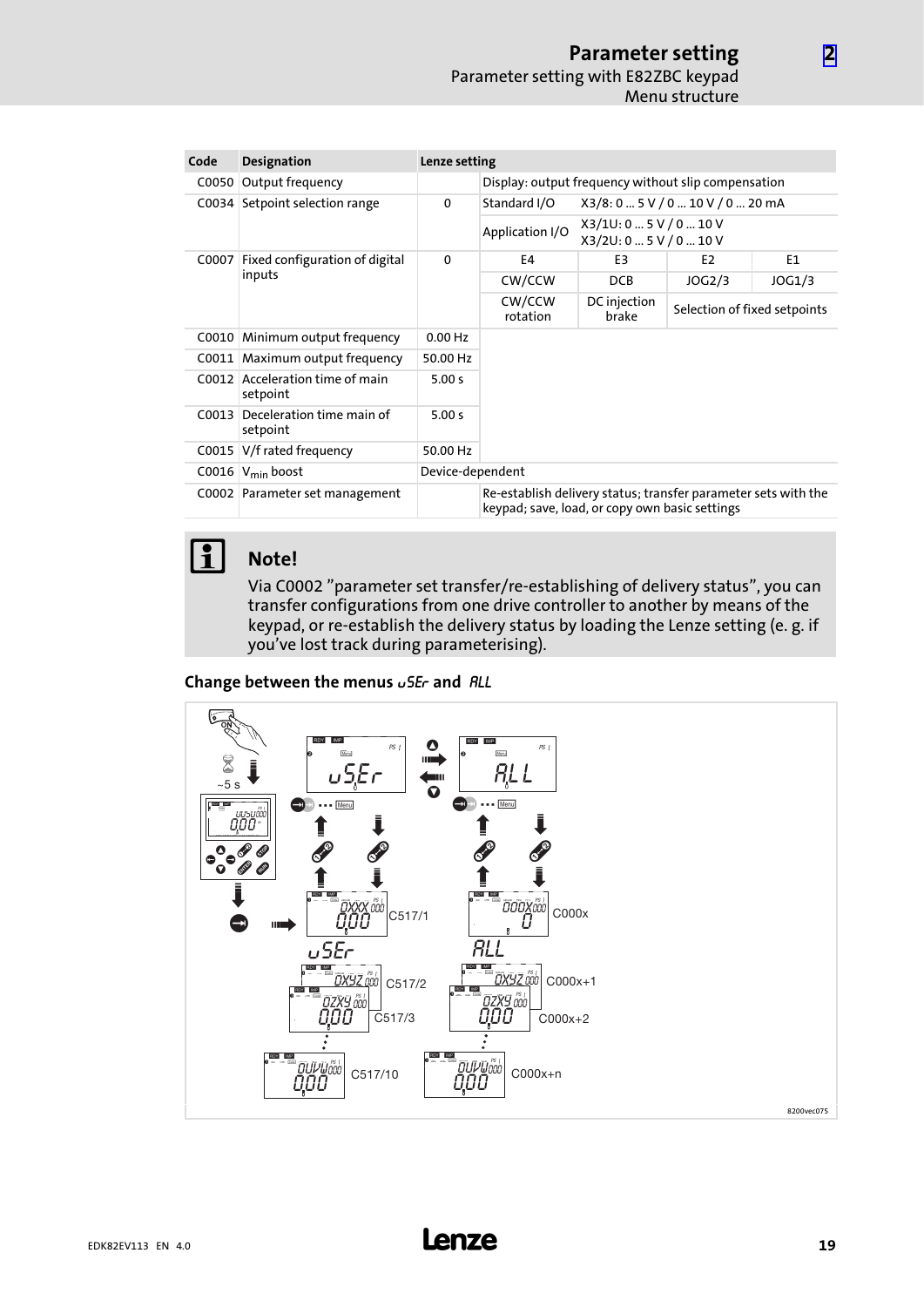### <span id="page-19-0"></span>3 Troubleshooting and fault elimination

### 3.1 Malfunction of the drive

| <b>Malfunction</b>                                                             | Cause                                                                                                                                                            | Remedy                                                                                 |  |
|--------------------------------------------------------------------------------|------------------------------------------------------------------------------------------------------------------------------------------------------------------|----------------------------------------------------------------------------------------|--|
| Motor does not rotate                                                          | DC-bus voltage too low<br>(red LED is blinking every 0.4 s;<br>keypad displays: LU)                                                                              | Check mains voltage                                                                    |  |
|                                                                                | Controller inhibited<br>(green LED is blinking, keypad displays: DEP)                                                                                            | Deactivate controller inhibit, controller<br>inhibit can be set via several sources    |  |
|                                                                                | Automatic start inhibited (C0142 = 0 or 2)                                                                                                                       | LOW-HIGH edge at X3/28<br>If necessary, correct starting condition<br>(C0142)          |  |
|                                                                                | DC-injection braking (DCB) active                                                                                                                                | Deactivate DC injection brake                                                          |  |
|                                                                                | Mechanical motor brake is not released                                                                                                                           | Manual or electrical release of mechanical<br>motor brake                              |  |
|                                                                                | Quick stop (QSP) active (keypad displays: MP)                                                                                                                    | Deactivate quick stop                                                                  |  |
|                                                                                | Setpoint = $0$                                                                                                                                                   | Select setpoint                                                                        |  |
|                                                                                | JOG setpoint activated and JOG frequency = 0                                                                                                                     | Select JOG setpoint (C0037  C0039)                                                     |  |
|                                                                                | <b>Active fault</b>                                                                                                                                              | Eliminate fault                                                                        |  |
|                                                                                | Incorrect parameter set active                                                                                                                                   | Change to correct parameter set via terminal                                           |  |
|                                                                                | Operating mode C0014 = -4-, -5- set, but no motor<br>parameter identification                                                                                    | Identify motor parameters (C0148)                                                      |  |
|                                                                                | Assignment of several functions excluding each other to<br>one signal source in C0410                                                                            | Correct configuration in C0410                                                         |  |
|                                                                                | Use of internal voltage source X3/20 for the function<br>modules Standard I/O, INTERBUS, PROFIBUS-DP, or<br>LECOM-B (RS485):<br>No jumper between X3/7 and X3/39 | Jumper terminals                                                                       |  |
| Motor does not rotate                                                          | Motor cable defective                                                                                                                                            | Check motor cable                                                                      |  |
| smoothly                                                                       | Maximum current set too low (C0022, C0023)                                                                                                                       | Adjust settings to the application                                                     |  |
|                                                                                | Motor is under- or overexcited                                                                                                                                   | Check parameter setting (C0015, C0016,<br>C0014)                                       |  |
|                                                                                | C0084, C0087, C0088, C0089, C0090, C0091 and/or<br>C0092 not adjusted to the motor data                                                                          | Adjust codes manually or identify motor<br>parameters (C0148); optimise vector control |  |
| <b>Current consumption of</b>                                                  | Setting of C0016 too high                                                                                                                                        | Correct setting                                                                        |  |
| motor too high                                                                 | Setting of C0015 too low                                                                                                                                         | Correct setting                                                                        |  |
|                                                                                | C0084, C0087, C0088, C0089, C0090, C0091 and/or<br>C0092 not adjusted to the motor data                                                                          | Adjust codes manually or identify motor<br>parameters (C0148); optimise vector control |  |
| Motor rotates, setpoints<br>are "0"                                            | With the <b>Set</b> function of the keypad a setpoint has been<br>selected                                                                                       | Set setpoint to "0" with C0140 = 0                                                     |  |
| Motor parameter<br>identification stops with                                   | Motor is too small in relation to the rated power of the<br>drive                                                                                                |                                                                                        |  |
| error LP1                                                                      | DC injection brake (DCB) active via terminal                                                                                                                     |                                                                                        |  |
| Unacceptable drive<br>response with vector<br>control                          | Various                                                                                                                                                          | Optimise vector control                                                                |  |
| Torque dip in the field<br>weakening range                                     | Various                                                                                                                                                          | Contact Lenze                                                                          |  |
| <b>Stalling of the motor</b><br>when operating in the<br>field weakening range |                                                                                                                                                                  |                                                                                        |  |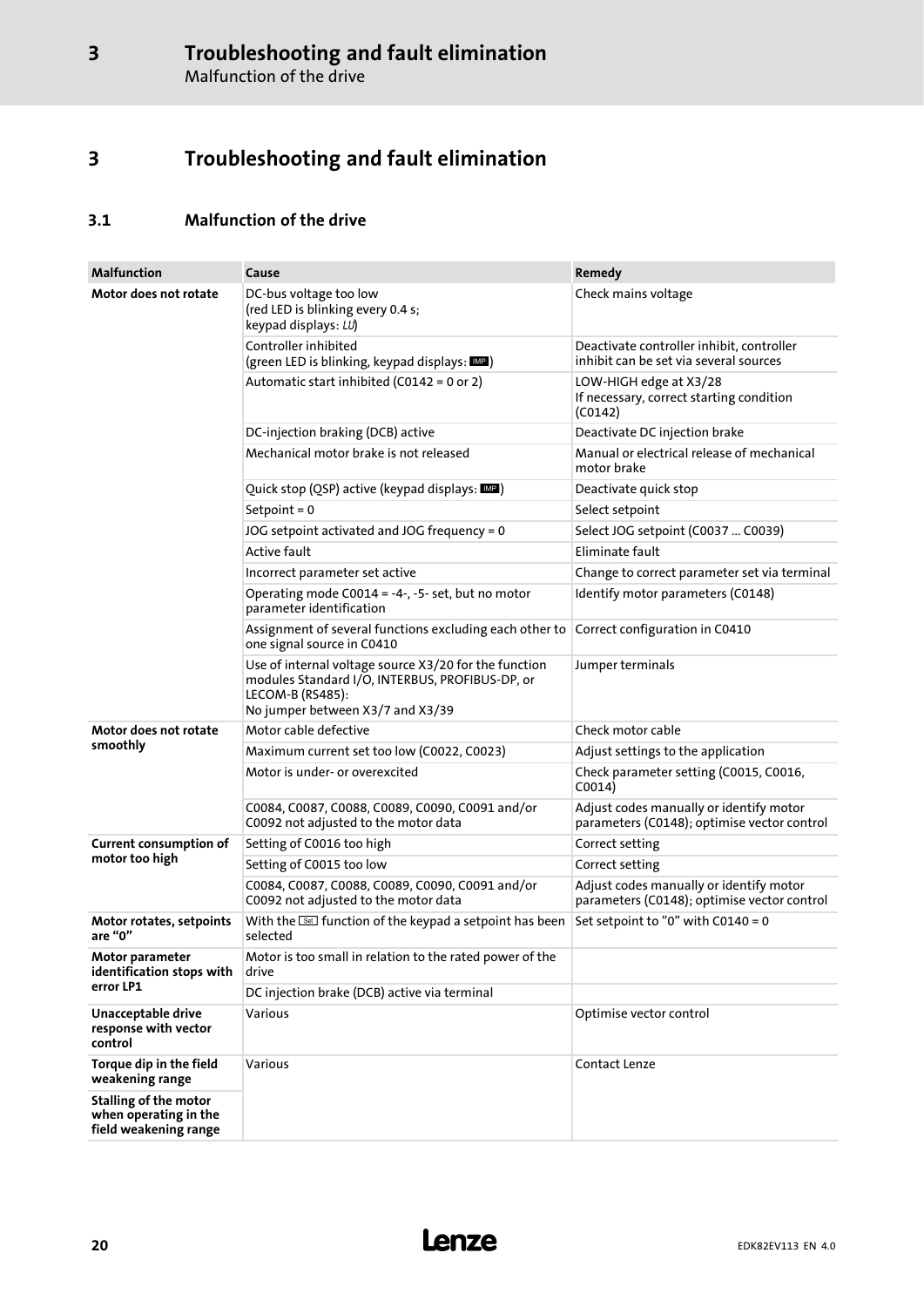#### <span id="page-20-0"></span>3.2 Troubleshooting

| LED red $\odot$         | LED green $@$          | <b>Operating status</b>                         |                            |
|-------------------------|------------------------|-------------------------------------------------|----------------------------|
| Off                     | On                     | Drive controller enabled                        |                            |
| On                      | On                     | Mains switched on and automatic start inhibited |                            |
| Off                     | <b>Blinking slowly</b> | Drive controller inhibited                      | 1ze-Str. 1                 |
| Off                     | Blinking quickly       | Motor parameter identification                  | <b>ze</b><br>ren<br>Aerzen |
| <b>Blinking quickly</b> | Off                    | Undervoltage or overvoltage                     | rsion: 1A1F<br>r.-No: 1234 |
| <b>Blinking slowly</b>  | Off                    | Fault active, check in C0161                    | 0/240V                     |



Reset the drive controller in this way if a fault occurs (TRIP reset):

- 1. Plug the keypad onto the AIF interface during operation.
- 2. Read and take down fault message on the keypad display.
- 3. Inhibit controller.
- 4. Disconnect controller from the mains.
- 5. Carry out a fault analysis and eliminate the faults.
- 6. Restart the controller.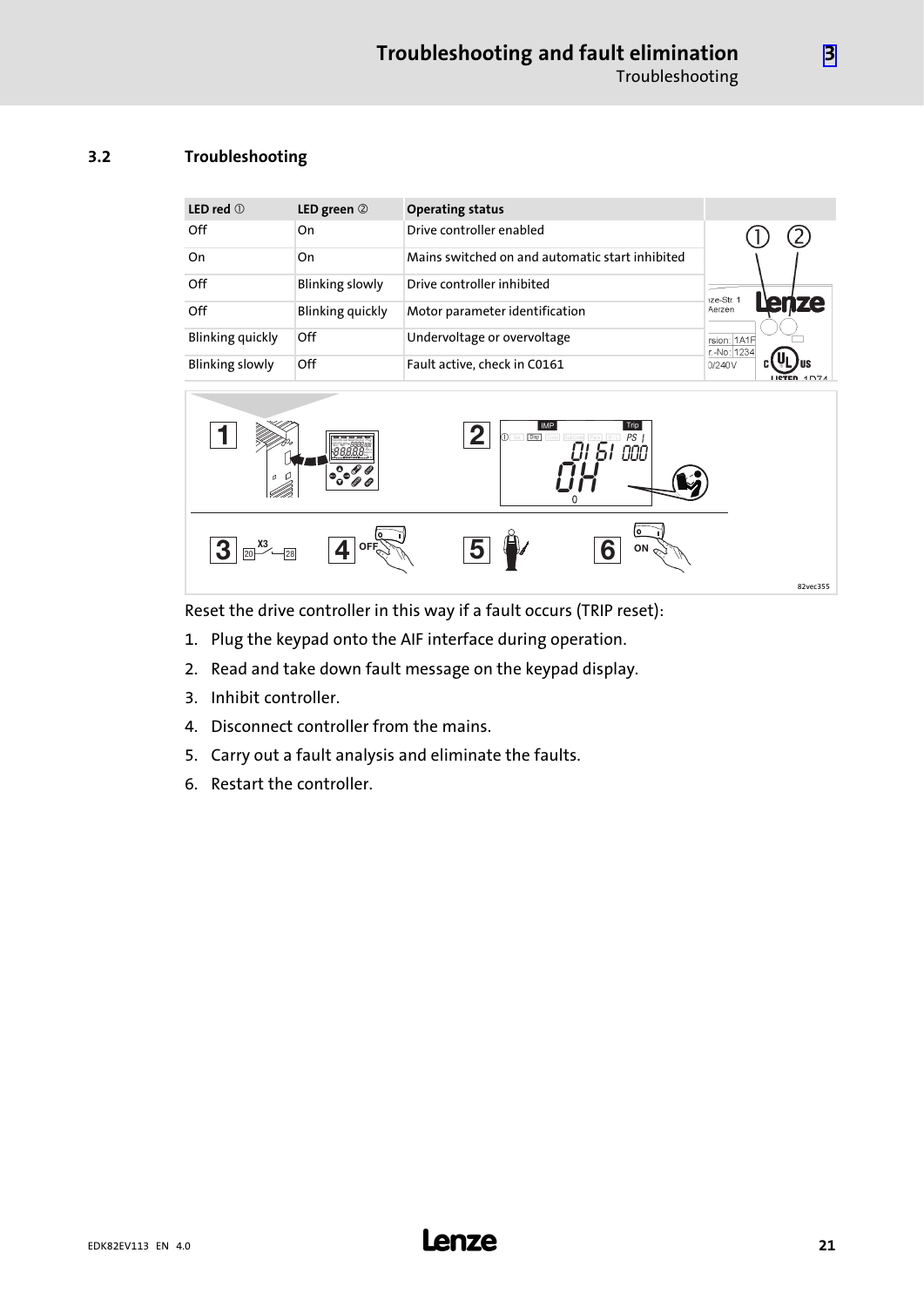#### <span id="page-21-0"></span>3.3 Fault messages on the keypad or in the parameter setting program Global Drive Control

| Keypad PC <sup>1)</sup> |    | Fault                                                                                                                 | Cause                                                                                                                                              | Remedy                                                                                                                                                                                                    |
|-------------------------|----|-----------------------------------------------------------------------------------------------------------------------|----------------------------------------------------------------------------------------------------------------------------------------------------|-----------------------------------------------------------------------------------------------------------------------------------------------------------------------------------------------------------|
| n0Er                    | 0  | No fault                                                                                                              |                                                                                                                                                    |                                                                                                                                                                                                           |
| СG<br>Trip              | 71 | System failure                                                                                                        | Strong interference injections on the<br>control cables                                                                                            | Shield control cable                                                                                                                                                                                      |
|                         |    |                                                                                                                       | Earth loops in the wiring                                                                                                                          |                                                                                                                                                                                                           |
| СEО<br>Trip             | 61 | Communication error<br>on AIF<br>(configurable in C0126)                                                              | Faulty transmission of control<br>commands via AIF                                                                                                 | Insert the communication module properly<br>into the diagnosis terminal                                                                                                                                   |
| CEI.<br>Trip            | 62 | Communication error<br>on CAN-IN1 with sync<br>control                                                                | CAN-IN1 object receives faulty data or<br>communication is interrupted                                                                             | • Check plug connection of bus<br>module $\Leftrightarrow$ FIF<br>• Check sender<br>• Increase monitoring time in C0357/1, if<br>necessary                                                                |
| СE2<br>Trip             | 63 | Communication error<br>on CAN-IN2                                                                                     | CAN-IN2 object receives faulty data or<br>communication is interrupted                                                                             | • Check plug connection of bus<br>module ⇔ FIF<br>Check sender<br>Increase monitoring time in C0357/2, if<br>٠<br>necessary                                                                               |
| СEЗ<br>Trip             | 64 | Communication error<br>on CAN-IN1 with event<br>or time control                                                       | CAN-IN1 object receives faulty data or<br>communication is interrupted                                                                             | Check plug connection of bus<br>٠<br>module $\Leftrightarrow$ FIF<br>• Check sender<br>Increase monitoring time in C0357/3, if<br>necessary                                                               |
| ΕЕЧ<br>Trip             | 65 | <b>BUS-OFF</b><br>(many communication<br>errors occurred)                                                             | Controller has received too many faulty<br>telegrams via the system bus and has<br>been disconnected from the bus                                  | Check whether bus termination is<br>$\bullet$<br>available<br>• Check shield connection of the cables<br>Check PE connection<br>٠<br>Check bus load, reduce the baud rate, if<br>necessary                |
| 66<br>CE5<br>Trip       |    | CAN time-out<br>(configurable in C0126)                                                                               | In case of remote parameterisation via<br>the system bus (C0370):<br>Slave does not respond.<br>Communication monitoring time has<br>been exceeded | Check wiring of the system bus<br>$\bullet$<br>• Check system bus configuration                                                                                                                           |
|                         |    |                                                                                                                       | When operating with Application I/O:<br>Parameter set change-over has been<br>parameterised incorrectly                                            | In all parameter sets, the "change parameter<br>set" signal (C0410/13, C0410/14) must be<br>connected with the same source                                                                                |
|                         |    |                                                                                                                       | When operating with module on FIF:<br>Internal error                                                                                               | Contact Lenze                                                                                                                                                                                             |
| СEБ<br>Trip             | 67 | System bus (CAN)<br>function module on FIF<br>has the "Warning" or<br>"BUS-OFF" status<br>(configurable in C0126)     | CAN controller signals "Warning" or<br>"BUS-OFF" status                                                                                            | Check whether bus termination is<br>$\bullet$<br>available<br>Check shield connection of the cables<br><b>Check PE connection</b><br>Check bus load, reduce the baud rate, if<br>necessary                |
| CE7<br>Trip             | 68 | Communication error in<br>case of remote<br>parameterisation via<br>the system bus (C0370)<br>(configurable in C0126) | Node does not respond or is not<br>available                                                                                                       | Check whether bus termination is<br>$\bullet$<br>available<br>Check shield connection of the cables<br>$\bullet$<br><b>Check PE connection</b><br>• Check bus load, reduce the baud rate, if<br>necessary |
|                         |    |                                                                                                                       | When operating with Application I/O:<br>Parameter set change-over has been<br>parameterised incorrectly                                            | In all parameter sets, the "change parameter<br>set" signal (C0410/13, C0410/14) must be<br>connected with the same source                                                                                |
| EEr<br>Trip             | 91 | External fault (TRIP-SET)                                                                                             | A digital signal assigned to the TRIP-SET<br>function is activated                                                                                 | Check external encoder                                                                                                                                                                                    |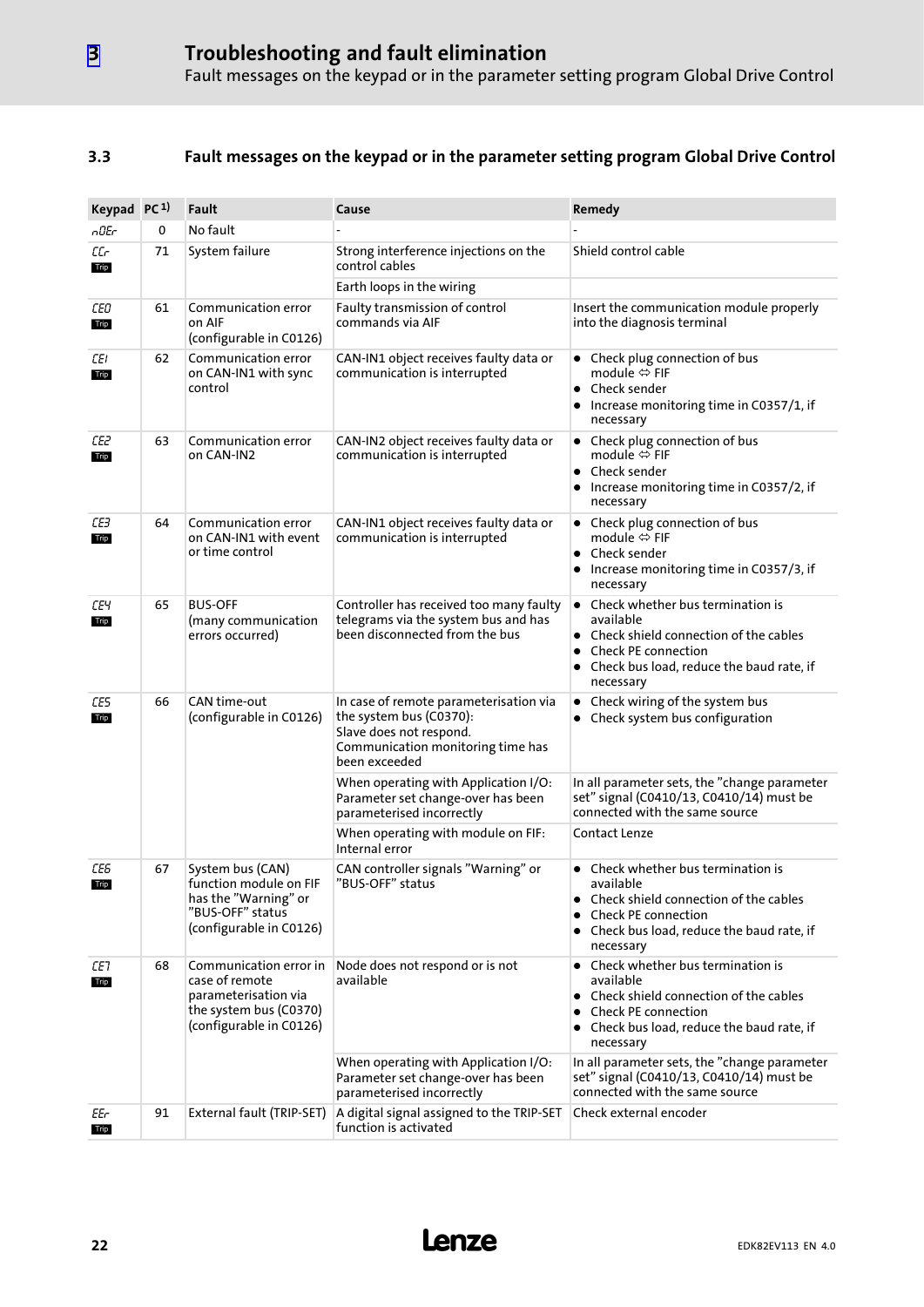### Troubleshooting and fault elimination

Fault messages on the keypad or in the parameter setting program Global Drive Control

| Keypad PC <sup>1)</sup> |                          | Fault                                                                  | Cause                                                                          | Remedy                                                                                                                                |
|-------------------------|--------------------------|------------------------------------------------------------------------|--------------------------------------------------------------------------------|---------------------------------------------------------------------------------------------------------------------------------------|
| Er PO<br>Er PI9<br>Trip |                          | Communication<br>interruption between<br>keypad and standard<br>device | Various                                                                        | Contact Lenze                                                                                                                         |
| Fflot<br>Trip           | 95                       | Fan failure<br>(only 8200 motec<br>3  7.5 kW)                          | Fan is defective                                                               | Replace fan                                                                                                                           |
| FRol                    |                          | TRIP or warning<br>configurable in C0608                               | Fan is not connected                                                           | Connect fan<br>Check wiring                                                                                                           |
| HOS.<br>Trip            | 105                      | Internal fault                                                         |                                                                                | Contact Lenze                                                                                                                         |
| ld I<br>Trip            | 140                      | Faulty parameter<br>identification                                     | Motor is not connected                                                         | Connect motor                                                                                                                         |
| LPI<br>Trip             | 32                       | Error in motor phase<br>(Display when C0597 =<br>1)                    | • Failure of one/several motor<br>phase(s)<br>• Motor current too low          | • Check motor supply cables<br>Check V <sub>min</sub> boost,<br>Connect motor with a corresponding<br>power or adapt motor with C0599 |
| LPI                     | 182                      | Error in motor phase<br>(Display when C0597 =<br>2)                    |                                                                                |                                                                                                                                       |
| LU                      | $\overline{\phantom{a}}$ | DC bus undervoltage                                                    | Mains voltage too low                                                          | Check mains voltage                                                                                                                   |
| IMP                     |                          |                                                                        | Voltage in DC-bus connection too low                                           | Check power supply module                                                                                                             |
|                         |                          |                                                                        | 400 V controller is connected to 240 V<br>mains                                | Connect controller to correct mains voltage                                                                                           |
| 11<br>OCI<br>Trip       |                          | Short circuit                                                          | Short circuit                                                                  | • Search for cause of short circuit; check<br>motor cable<br>• Check brake resistor and cable to brake<br>resistor                    |
|                         |                          |                                                                        | Capacitive charging current of the<br>motor cable too high                     | Use shorter/low-capacitance motor cable                                                                                               |
| OC2                     | 12                       | Earth fault                                                            | Earthed motor phase                                                            | Check motor; check motor cable                                                                                                        |
| Trip                    |                          |                                                                        | Capacitive charging current of the<br>motor cable too high                     | Use shorter/low-capacitance motor cable                                                                                               |
|                         |                          |                                                                        |                                                                                | Deactivate earth-fault detection for test<br>purposes                                                                                 |
| 13<br>OСЗ<br>Trip       |                          | Controller overload<br>during acceleration or<br>short circuit         | Acceleration time set is too short<br>(C0012)                                  | • Increase acceleration time<br>• Check drive dimensioning                                                                            |
|                         |                          |                                                                        | Defective motor cable                                                          | Check wiring                                                                                                                          |
|                         |                          |                                                                        | Interturn fault in the motor                                                   | Check motor                                                                                                                           |
| ОСЧ<br>Trip             | 14                       | Controller overload<br>during deceleration                             | Deceleration time set is too short<br>(C0013)                                  | Increase deceleration time<br>• Check dimensioning of the external brake<br>resistor                                                  |
| OC 5<br>Trip            | 15                       | Controller overload<br>during steady-state<br>operation                | Frequent and too long overload                                                 | Check drive dimensioning                                                                                                              |
| ОСБ<br>16               |                          | Motor overload                                                         | Motor is thermally overloaded by e.g.                                          |                                                                                                                                       |
| Trip                    |                          | (1 <sup>2</sup> x t overload)                                          | • impermissible continuous current                                             | • Check drive dimensioning                                                                                                            |
|                         |                          |                                                                        | frequent or too long acceleration<br>processes                                 | • Check setting of C0120                                                                                                              |
| OН<br>Trip              | 50                       | Heatsink temperature<br>> +85 °C                                       | Ambient temperature is too high                                                | Allow controller to cool and provide better<br>ventilation                                                                            |
| OН                      |                          | Heatsink temperature                                                   | Heatsink is very dirty                                                         | Clean heatsink                                                                                                                        |
| Warn                    |                          | $> +80 °C$                                                             | Impermissibly high currents or frequent<br>and too long acceleration processes | Check drive dimensioning<br>٠<br>• Check load, exchange tight, defective<br>bearings if necessary                                     |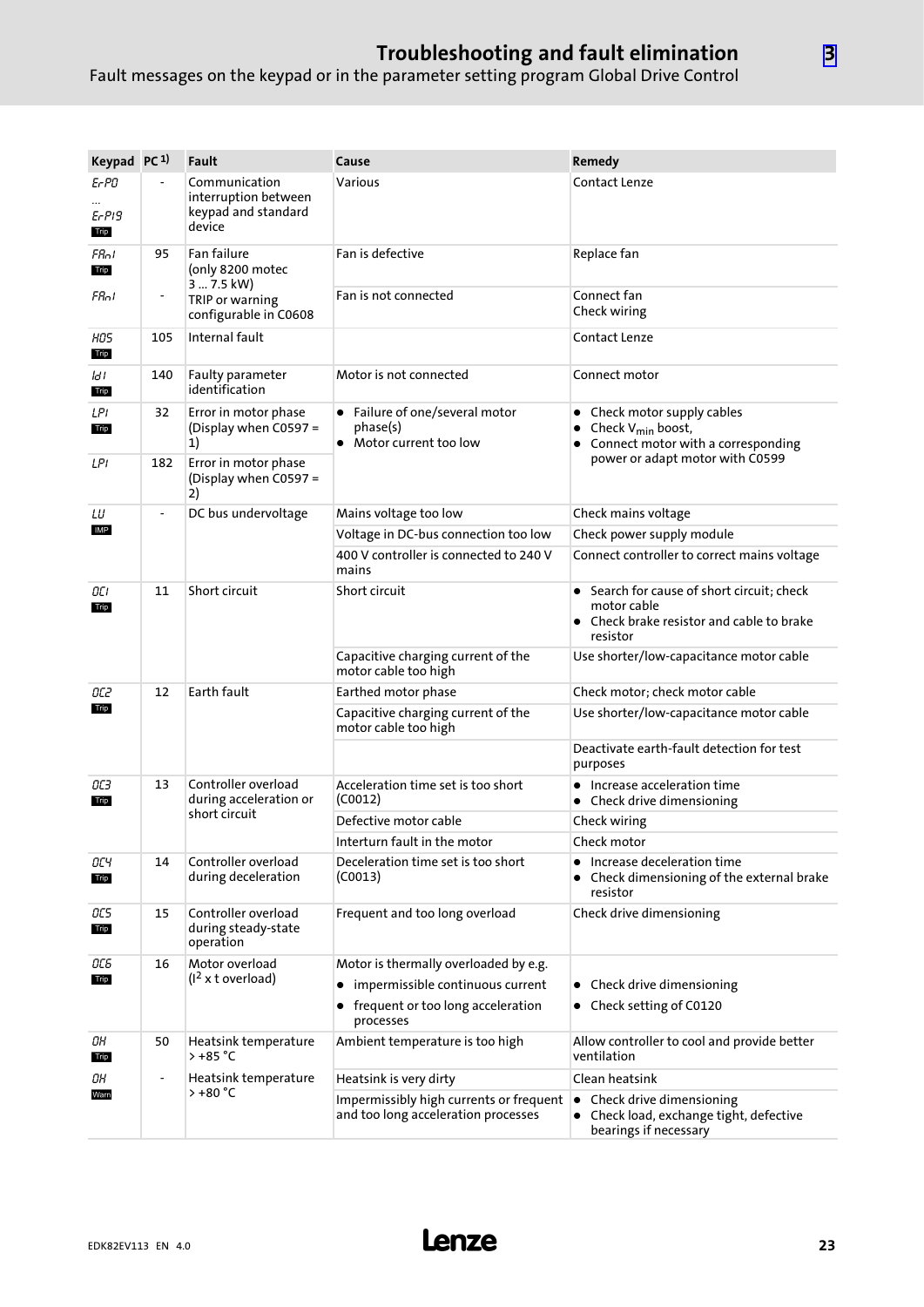### Troubleshooting and fault elimination

Fault messages on the keypad or in the parameter setting program Global Drive Control

| Keypad PC <sup>1)</sup> |               | Fault                                                       | Cause                                                                                                  | Remedy                                                                                                                                                                                             |
|-------------------------|---------------|-------------------------------------------------------------|--------------------------------------------------------------------------------------------------------|----------------------------------------------------------------------------------------------------------------------------------------------------------------------------------------------------|
| ОНЗ<br>Trip             | 53            | PTC monitoring (TRIP)<br>(Display when<br>$C0119 = 1$ or 4) | Motor too hot due to impermissibly<br>high currents or frequent and too long<br>acceleration processes | Check drive dimensioning                                                                                                                                                                           |
|                         |               |                                                             | No PTC connected                                                                                       | Connect PTC or switch off monitoring                                                                                                                                                               |
| ОНЧ<br>Trip             | 54            | Controller<br>overtemperature                               | Controller too hot inside                                                                              | • Reduce controller load<br>Improve cooling<br>• Check fan in the controller                                                                                                                       |
| 0H51                    | 203           | PTC monitoring<br>(Display when<br>$C0119 = 2$ or 5)        | Motor too hot due to impermissibly<br>high currents or frequent and too long<br>acceleration processes | Check drive dimensioning                                                                                                                                                                           |
|                         |               |                                                             | No PTC connected                                                                                       | Connect PTC or switch off monitoring                                                                                                                                                               |
| ŪU<br>IMP               | $\frac{1}{2}$ | DC bus overvoltage<br>(Message or TRIP                      | Mains voltage too high                                                                                 | Check supply voltage                                                                                                                                                                               |
| OUE<br>Trip             | 22            | configurable in C0310)                                      | <b>Braking operation</b>                                                                               | • Increase deceleration times<br>When operating with an external brake<br>resistor:<br>- Check dimensioning, connection and<br>supply cable of the brake resistor<br>- Increase deceleration times |
|                         |               |                                                             | Earth leakage on the motor side                                                                        | Check motor supply cable and motor for<br>earth fault (disconnect motor from the<br>inverter)                                                                                                      |
| Ρr<br>Trip              | 75            | <b>Faulty parameter</b><br>transfer with the<br>keypad      | All parameter sets are defective                                                                       | Before enabling the controller, repeat the<br>data transfer or load the Lenze setting                                                                                                              |
| Pri<br>Trip             | 72            | <b>Faulty PAR1 transfer</b><br>with keypad                  | Parameter set 1 is defective                                                                           |                                                                                                                                                                                                    |
| Pr2<br>Trip             | 73            | <b>Faulty PAR2 transfer</b><br>with keypad                  | Parameter set 2 is defective                                                                           |                                                                                                                                                                                                    |
| Pr 3<br>Trip            | 77            | Faulty PAR3 transfer<br>with keypad                         | Parameter set 3 is defective                                                                           |                                                                                                                                                                                                    |
| РгЧ<br>Trip             | 78            | Faulty PAR4 transfer<br>with keypad                         | Parameter set 4 is defective                                                                           |                                                                                                                                                                                                    |
| Pr 5<br>Trip            | 79            | Internal fault                                              | <b>EEPROM</b> is defective                                                                             | Contact Lenze                                                                                                                                                                                      |
| PT5<br>Trip             | 81            | Time error during<br>parameter set transfer                 | Data flow from keypad or PC<br>interrupted, e.g. because keypad was<br>disconnected during transfer    | Before enabling the controller, repeat the<br>data transfer or load the Lenze setting.                                                                                                             |
| 57ء<br>Trip             | 76            | Error during auto TRIP<br>reset                             | More than 8 error messages within<br>10 minutes                                                        | Depends on the error message                                                                                                                                                                       |
| 5d5<br>Trip             | 85            | Open circuit - analog<br>input 1                            | Current at analog input < 4 mA at<br>setpoint range 4  20 mA                                           | Close circuit at analog input                                                                                                                                                                      |
| 5d T<br>Trip            | 87            | Open circuit - analog<br>input 2                            |                                                                                                        |                                                                                                                                                                                                    |

1) LECOM error number, display in Global Drive Control (GDC) parameter setting program

[3](#page-19-0)